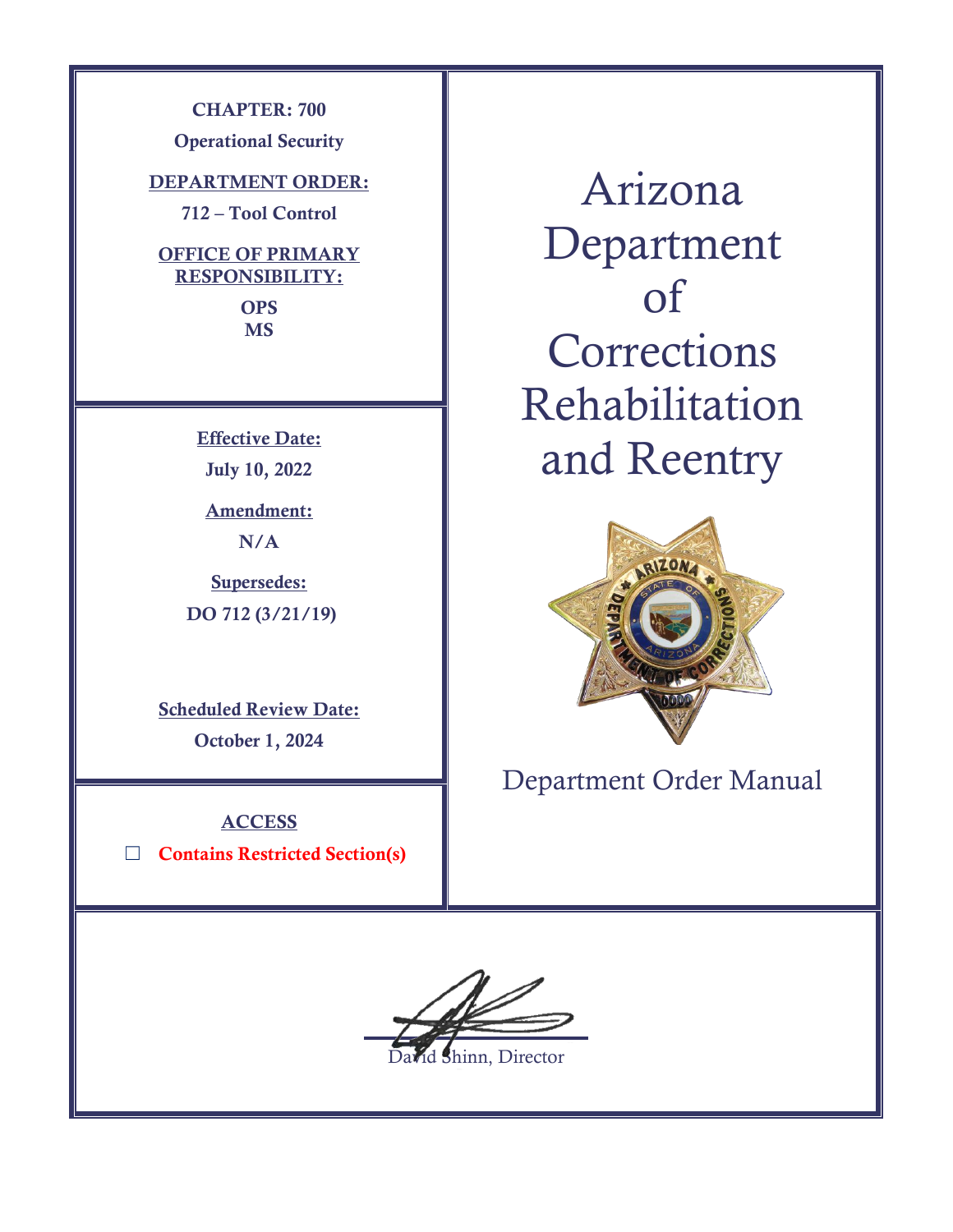# **TABLE OF CONTENTS**

| 1.0 |  |
|-----|--|
| 2.0 |  |
| 3.0 |  |
|     |  |
| 4.0 |  |
| 5.0 |  |
|     |  |
|     |  |
|     |  |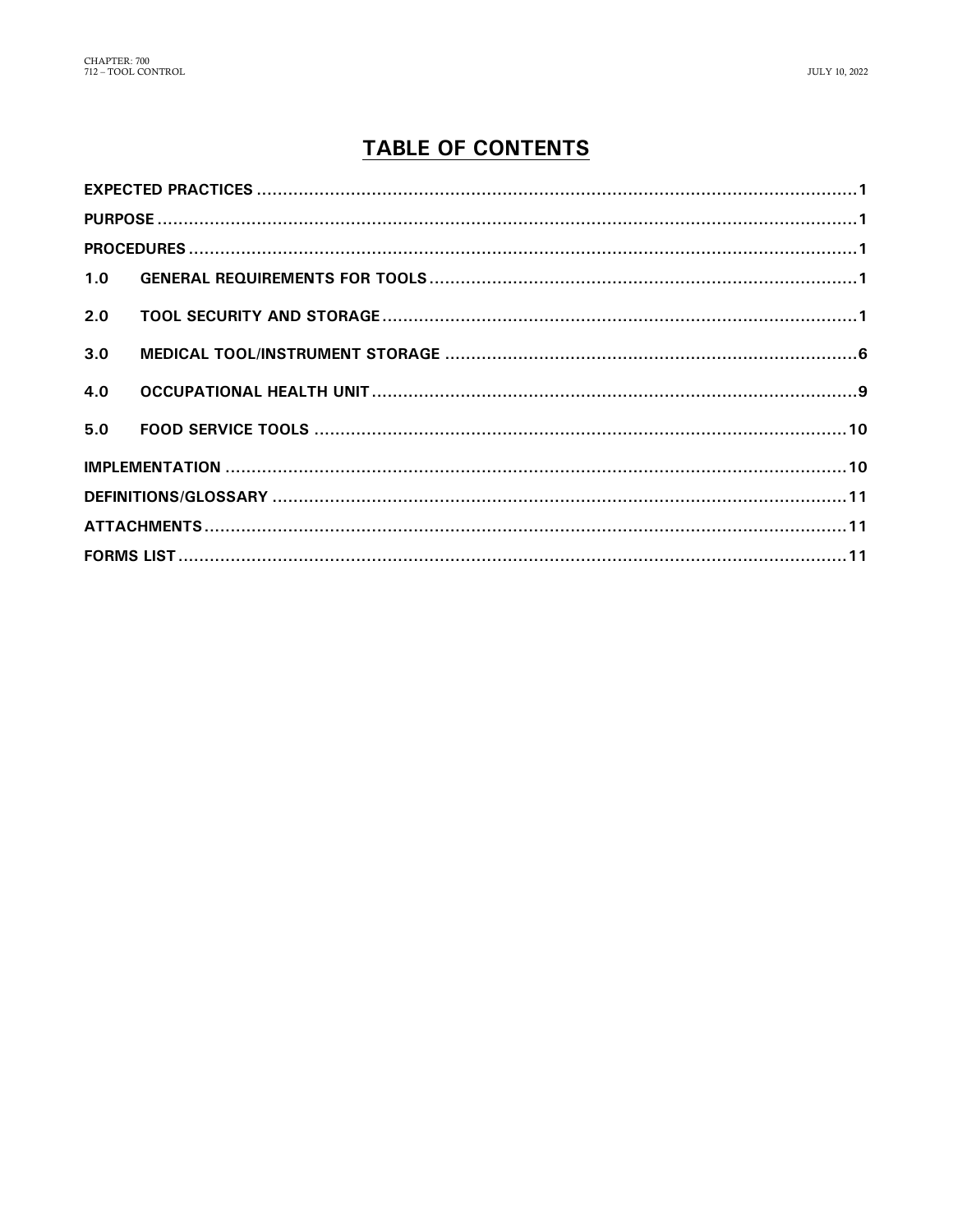# <span id="page-2-0"></span>**EXPECTED PRACTICES**

**American Correctional Association (ACA) Expected Practices: 5-ACI-3A-23 (M) and 5-ACI-3A-01**

## <span id="page-2-1"></span>**PURPOSE**

This Department Order establishes procedures at all institutions and units to ensure the accountability and safe use of all tools and their appropriate storage, inventory and supervision.

**References to healthcare professionals (i.e., Medical Services and Dental Services) are referring to the Contract Healthcare Provider (CHP) and their subcontractors unless otherwise stated.**

## <span id="page-2-2"></span>**PROCEDURES {5-ACI-3A-23 (M)} {5-ACI-3A-01}**

- <span id="page-2-3"></span>**1.0 GENERAL REQUIREMENTS FOR TOOLS** – Wardens, Deputy Wardens and Administrators shall ensure:
	- 1.1 Tools are stored in a secure area, inaccessible to inmates and consistent with fire and safety codes.
	- 1.2 Accountability of tools is maintained at all times and that units keep only minimal amounts of tools on hand.
	- 1.3 Tools are **appropriately** classified and levels of supervision are indicated consistent with the custody level of the affected unit in accordance with Attachment A, Class "A" Tools and Attachment B, Class "B" Tools. Any tool not listed on the Attachments shall be classified according to the criteria in section 2.0.
		- 1.3.1 **Class "A" tools, when not in use, shall be secured in a lockable expanded metal enclosure. This enclosure shall be in addition to any redundant** loc**king mechanisms in place for general tool access.**

## <span id="page-2-4"></span>**2.0 TOOL SECURITY AND STORAGE**

- 2.1 All tools, when not in use or in transport, shall be stored on a shadow board in such a manner that their presence or absence can be readily determined. **An outline,** cutout or shadow **closely resembling the tool shall be painted on the shadow board.** Tools that cannot be adapted to the shadow board or cutout shall be stored in **an alternative** secured designated tool storage area, **as determined and approved by the Complex Chief of Security**. **A shadow resembling the footprint of the tool shall be painted on the floor or shelf.** These restrictions do not apply for tools used by outside labor contracts and stored offsite.
	- 2.1.1 **All tools classified as Class "A" shall be stored outside the secured perimeter of the unit with the exception of Food Service tools, medical tools or l**arge equipment **(e.g**., forklifts, pallet jacks, **bottle jacks, floor jacks, and other hydraulic tools), which shall be stored inside a designated building and secured with a lock when not in use.**
	- 2.1.2 **Class "A" tools shall be secured behind three locking devices.**
	- 2.1.3 **Class "B" tools shall be secured behind two locking devices.**
	- 2.1.4 **For facilities with an exterior complex perimeter, tools classified as Class "A" shall be stored outside the secured unit perimeter with the exception of large equipment (e.g., forklifts and pallet jacks), which shall be stored inside a designated building and secured with a lock when not in use.**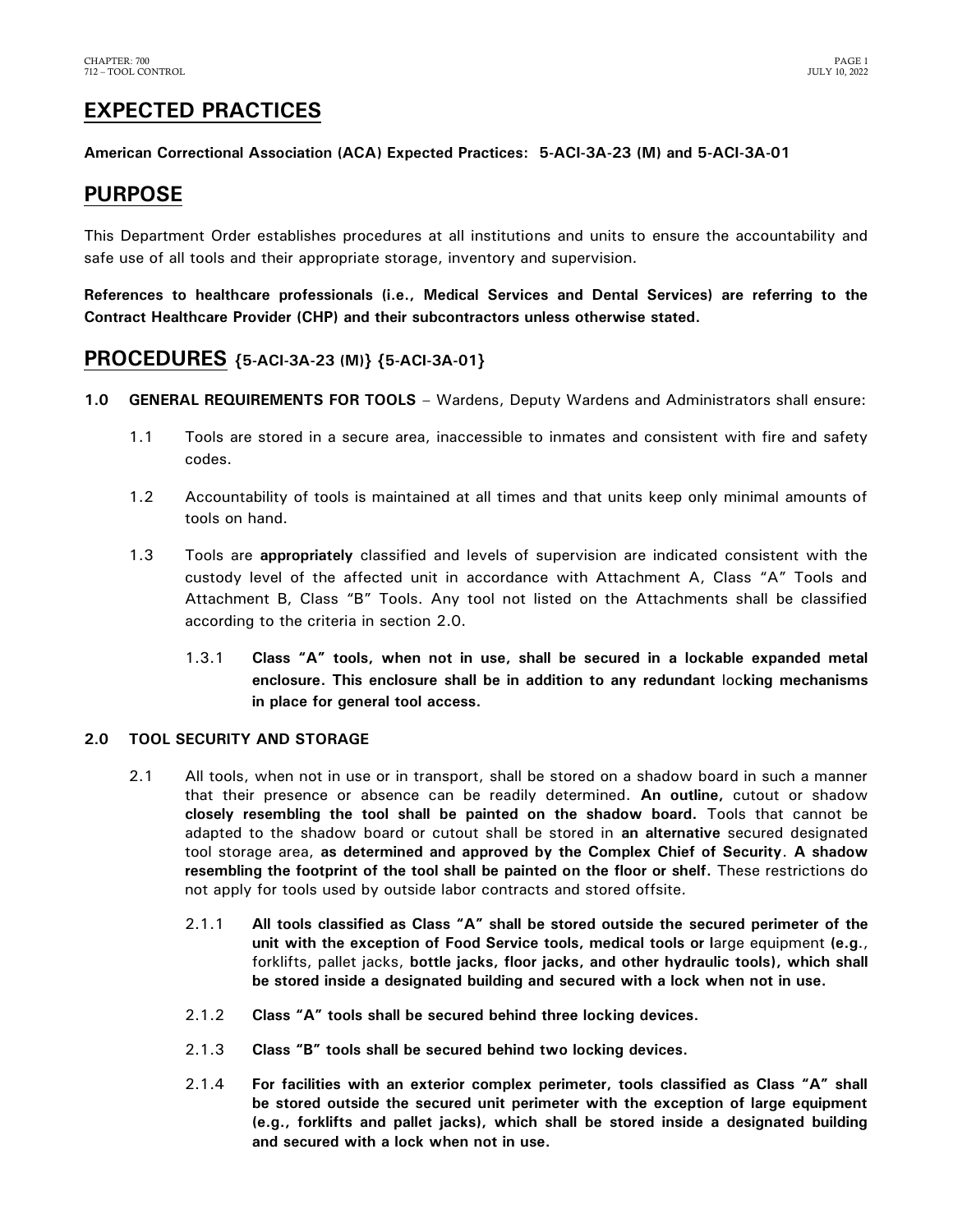### 2.2 Tool Rooms/Inventories

- 2.2.1 The Tool Control Officer shall:
	- 2.2.1.1 Ensure all tools, **when issued or** returned, are **issued** using the Tool Check-Out, Form 712-4**, or the Tool Chit System as outlined in this section**. **If the Tool-Check out is used,** copy shall be provided to the staff member responsible for the tools at the time of check-out.
	- 2.2.1.2 Maintain the completed Tool Check-Out forms for a minimum of 30 calendar days.
	- 2.2.1.3 Conduct a beginning and ending tool inventory, when tool storage areas are accessed, to include the outlying tool storage areas, documenting the results of the inventory in the applicable Correctional Service Log, Form 105-6.
	- 2.2.1.4 **Update, publish and maintain monthly** the current Master Tool Inventory, Form 712-5**,** of the tools stored in each tool storage area.
	- 2.2.1.5 **E**ngrave/stamp and color-code all tools, prior to **commissioning** them **into service**. **The commensurate** Master Tool Inventory **shall also be adjusted to reflect accurate disposition of the tools. Engraving shall be in accordance with Attachment C, Complex/Units Engraving List.**
		- 2.2.1.5.1 **Private prisons shall establish equivalent engravings.**
	- 2.2.1.6 **Ensure t**ools that cannot be engraved/stamped or color-coded without damage or violating health code standards shall be stored in a readily inventoried and secured area. Only the Tool Control Officer shall mark tools.
	- 2.2.1.7 Conduct a monthly inspection of all tools and update engrave/stamp and color-code as needed.
	- 2.2.1.8 **Annotate** tools **scheduled** for **decommissioning or new tools that are added on** the Master Inventory. **This process shall be annotated on** a Tool Disposition, Form 712-6.
		- 2.2.1.8.1 **Decommissioned or u**nserviceable tools shall be disposed of in accordance with Department Order #304, Inventory and Fixed Assets Management.
- 2.2.2 **Tool Chit System Tool Control Method - Responsible staff or designated responsible inmates shall:**
	- 2.2.2.1 **Request a Tool Chit Ring containing a set number of individual Tool Chits, which is then logged on a Tool Check Out form and issued by the Tool Room Officer.**
	- 2.2.2.2 **Request the properly authorized tool or tools they need, and provide to the Tool Room Officer a Tool Chit from their issued Tool Chit Ring for each tool.**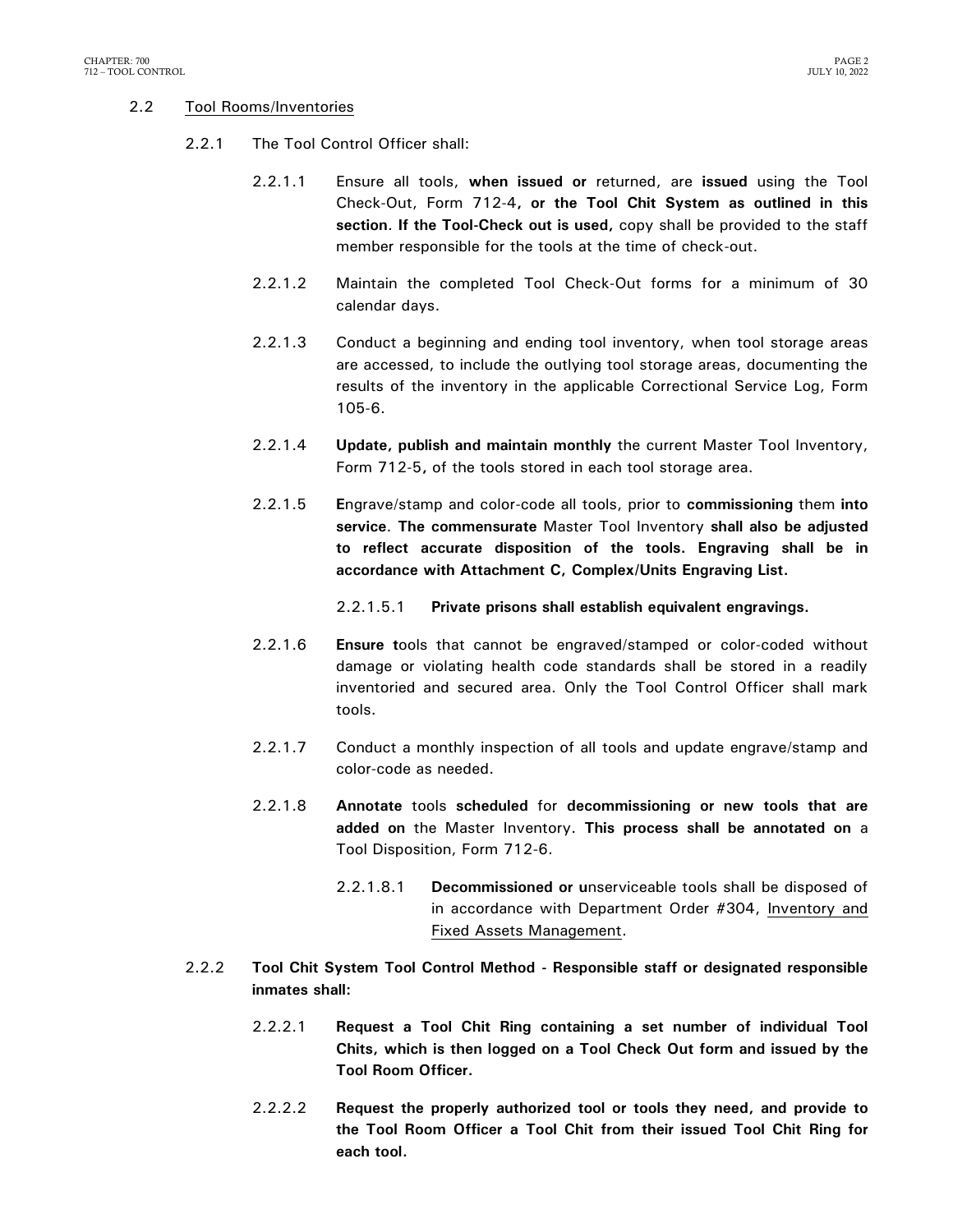- 2.2.2.2.1 **The Tool Room Officer shall place the Tool Chit on the hook where the tool is located and issue the requested tool. Tool Boxes shall continue to be logged out on Daily Tool Box Inventory, Form 712-9.**
- 2.2.2.3 **Return the issued tools to the Tool Room Officer when done using them or at the end of their shift.** 
	- 2.2.2.3.1 **The Tool Room Officer shall place the tools back in their locations and return the Tool Chit for each tool to the responsible staff member or inmate.**
- 2.2.2.4 **Place the Tool Chit/s back on their issued Tool Chit Ring, verify the number of Tool Chits on the ring match and return their Tool Chit Ring to the Tool Room Officer.** 
	- 2.2.2.4.1 **The Tool Room Officer shall verify the number of Tool Chits on the ring match the Tool Chit Ring tag and verify return of the Tool Chit Ring logged on the Tool Check Out form.**
- 2.2.3 Wardens shall establish, through the **corresponding P**ost **O**rder, a common tool room/storage area **that is** located outside the secure perimeter of the unit for storage of surplus/unserviceable tools.
- 2.2.4 The Chief of Security over assigned tool areas shall:
	- 2.2.4.1 **Approve and account for all tools that are introduced into the unit prior to commissioning or use.**
	- 2.2.4.2 Maintain a current inventory of all tools assigned to the unit using a Master Tool Inventory form.
	- 2.2.4.3 Reconcile the Master Inventory at the end of each month.
	- 2.2.4.4 Ensure daily inventories are completed and logged in the applicable Correctional Service Log by all staff who verifies all tools are accounted for.
- 2.3 Categories Tools shall be divided into two categories in accordance with Attachments A and B. Only the minimal number of tools shall be on hand in the unit.
	- 2.3.1 Class "A" tools present an inherent safety or security risk. Examples include files, knives, saw blades and grinders.
		- 2.3.1.1 Class "A" tools, when utilized by an inmate, shall be used under staff supervision and, unless meeting the criteria outlined below, have their own hanging device and shadow/cutouts on the board. Class "A" tools shall be stored in a secured tool room or storage area when not in use. **Class "A" tools may also be transported on a rolling tool box or rolling tool cart.**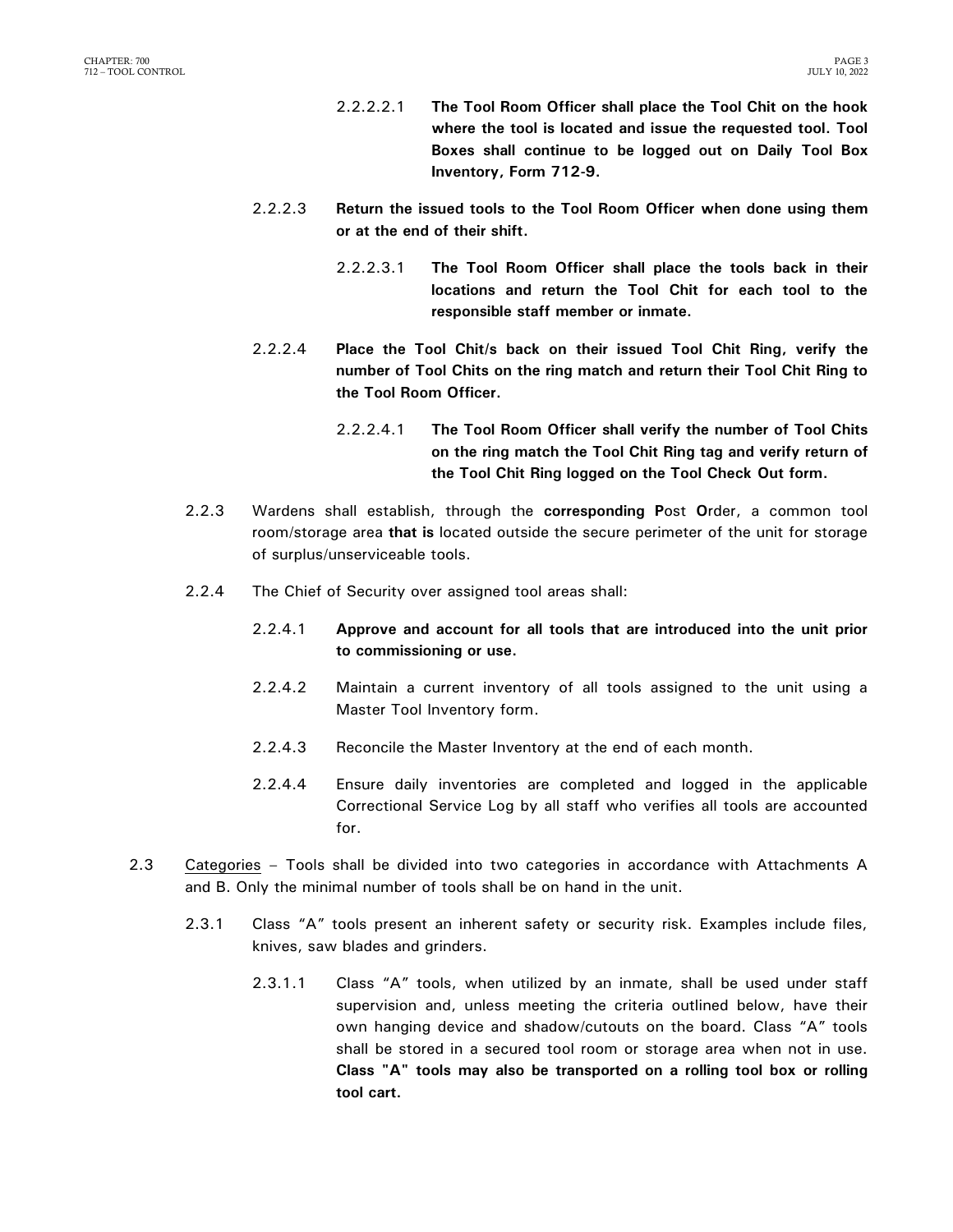- 2.3.1.1.1 **Class "A" tools utilized by kitchens and medical areas may remain stored within the secure perimeter, provided they are stored behind two solid secure doors with locking mechanisms.**
- 2.3.1.2 Indirect supervision of a Class "A" tool is permitted in secure work areas under general staff supervision, for example: fleet maintenance, Arizona Correctional Industries (ACI), physical plant, Work Based Education (WBE) **and Wildland Fire Crews**.
- 2.3.1.3 Handheld Class "A" tools shall be maintained in either inventoried tool storage boxes or clearly marked shadow boards or cutouts in secure tool rooms or tool **enclosures**. Only one Class "A" tool shall be **stored in** each shadow.
	- 2.3.1.3.1 **The Chief of Security may authorize storage of multiple Class "A" tools on one shadow board or cut out in a secured tool room/cage when physical plant layout does not allow for individual storage.**
	- 2.3.1.3.2 Tool rooms containing multiple cages shall have no more than one cage open simultaneously, and shall not be left unattended by staff.
- 2.3.2 Class "B" tools constitute a lower level of risk. Examples include rakes, hoes and shovels. Class "B" tools, considered less hazardous, may be stored and issued under less stringent conditions, but shall still be accounted for by staff.
	- 2.3.2.1 Multiple identical Class "B" tools may be hung back-to-back over each shadow.
- 2.3.3 Ladders/scaffolding less **than** six feet shall be stored in **Class "B" fashion in** a secure area when not in use. Ladders/scaffolding six feet **and** over shall be considered Class "A" tools and stored **in Class "A" fashion within** a secure area **outside the unit perimeter**, as approved in writing by the current Chief of Security.
	- 2.3.3.1 For tool storage involving ACI operations, the Chief of Security shall advise ACI Management of the security requirements for storage of ladders, scaffolding, forklifts and hydraulic/pallet jacks in the secure area.

### 2.4 Shadow Boards/Cutouts

- 2.4.1 Silhouettes/cutouts shall closely mirror the outline of each tool to ensure quick inspection of the shadow board.
- 2.4.2 If a tool is removed from inventory, the shadow board/cutout shall be immediately updated.
- 2.4.3 Tools out for repair or replacement shall remain on the Master Inventory with an engraved tool chit or durable tag written with the tool number or type of tool and placed on the shadow board/cutout.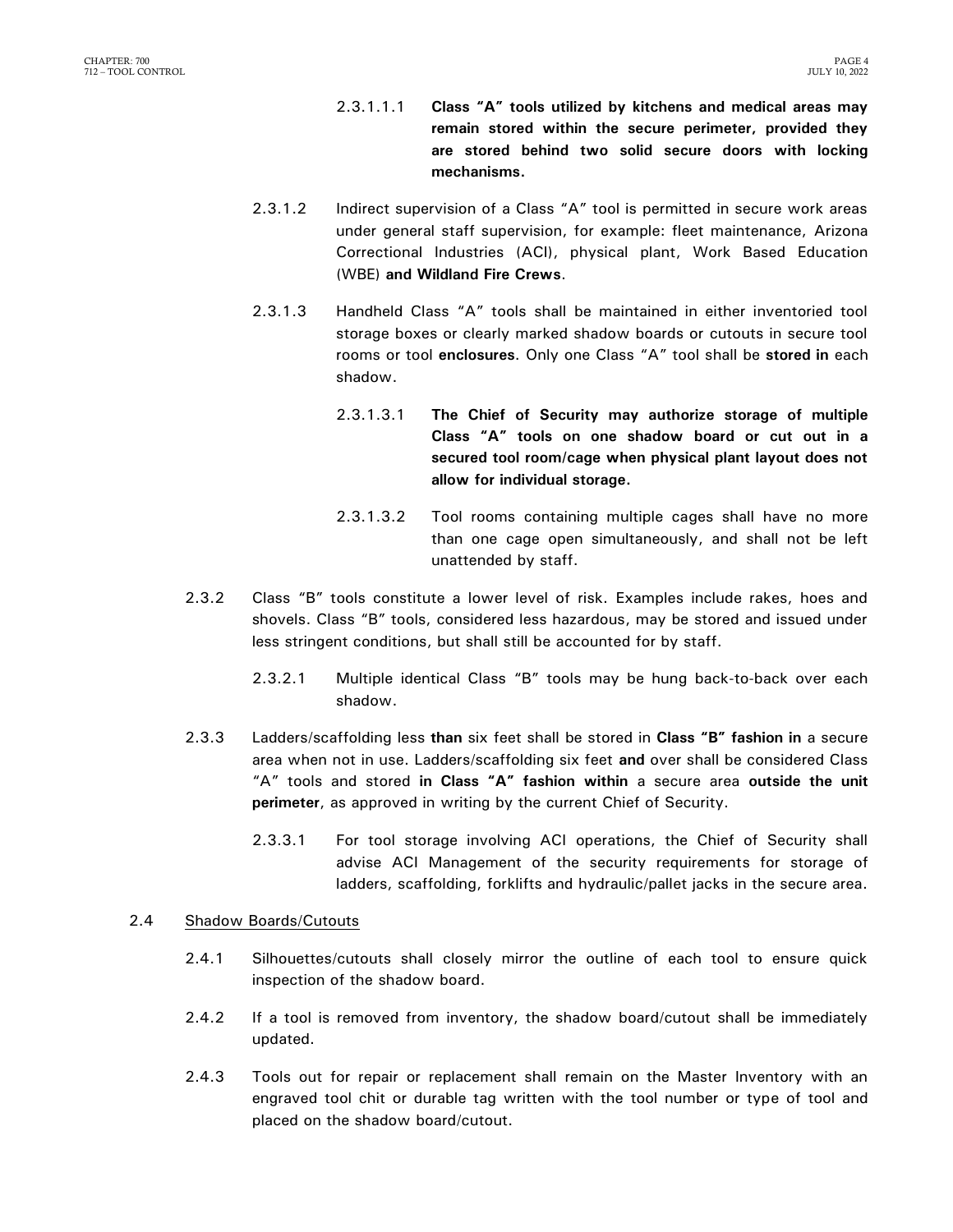- 2.4.4 All shadow boards accessible to inmates shall be secured behind an expanded metal locked screen or in a secured tool room.
- 2.4.5 Tools that are permanently affixed do not require shadows/cutouts such as table vices or mounted saws.
- 2.4.6 Blades or drill bits shall be removed and stored as Class "A" tools when not in use, with the exception of those affixed to calibrated equipment.

#### 2.5 Inmate Use of Tools/Restrictions

- 2.5.1 Tools shall be issued to staff, or to inmates that are supervised by staff.
	- 2.5.1.1 When tools are checked out of the tool room by a staff member, the staff member shall:
		- 2.5.1.1.1 Maintain **on his/her person** the appropriate copy of the Tool Check-Out form.
		- 2.5.1.1.2 Keep a list of the tool(s) issued to inmates in order to maintain accountability.
		- 2.5.1.1.3 Account for all tools prior to releasing the work detail at the end of the work period.
	- 2.5.1.2 When tool(s) are checked-out **to** an inmate, **he/she** shall keep a photo copy or similar facsimile of the Tool Check-Out form **on his/her person**.
	- 2.5.1.3 When tools(s) are **returned** by an inmate, the Tool Check-Out form shall be returned with the tool(s).
- 2.5.2 Inmates **are** not **allowed** to enter **the** tool room **at any time.**
- 2.5.3 Portable explosive and air-driven tools shall only be checked out by the Inmate Work Crew Supervisor.
- 2.5.4 Inmates using ladders/scaffolding six feet **and** over inside the perimeter shall be under direct supervision.
	- 2.5.4.1 The ladder/scaffolding must be secured to a stationery object with at least one lock or by another method as determined by the Chief of Security **in accordance with OSHA requirement(s) 1926.1053 (b)(1).**
- 2.5.5 Inmates working for ACI, Physical Plant and/or Fleet Services may use secure, fixed/mobile tool storage **for Class "B" tools. Class "A" tools must be secured outside a unit perimeter**. Assigned staff shall complete a beginning, middle, and ending inventory throughout their scheduled work hours. The Daily Tool Box Inventory form may be utilized for daily tracking/accountability of individual tool cages. The Daily Tool Box Inventory form may be used as a substitute for the Tool Check-Out form and maintained for a minimum of 30 calendar days.
- 2.6 After Hours Issuance of Tools The Shift Commander shall authorize staff entering the tool control areas to obtain tools outside the hours of the assigned Tool Room Officer. Tools shall be checked out using a Tool Check-Out form and returned to their original location after use.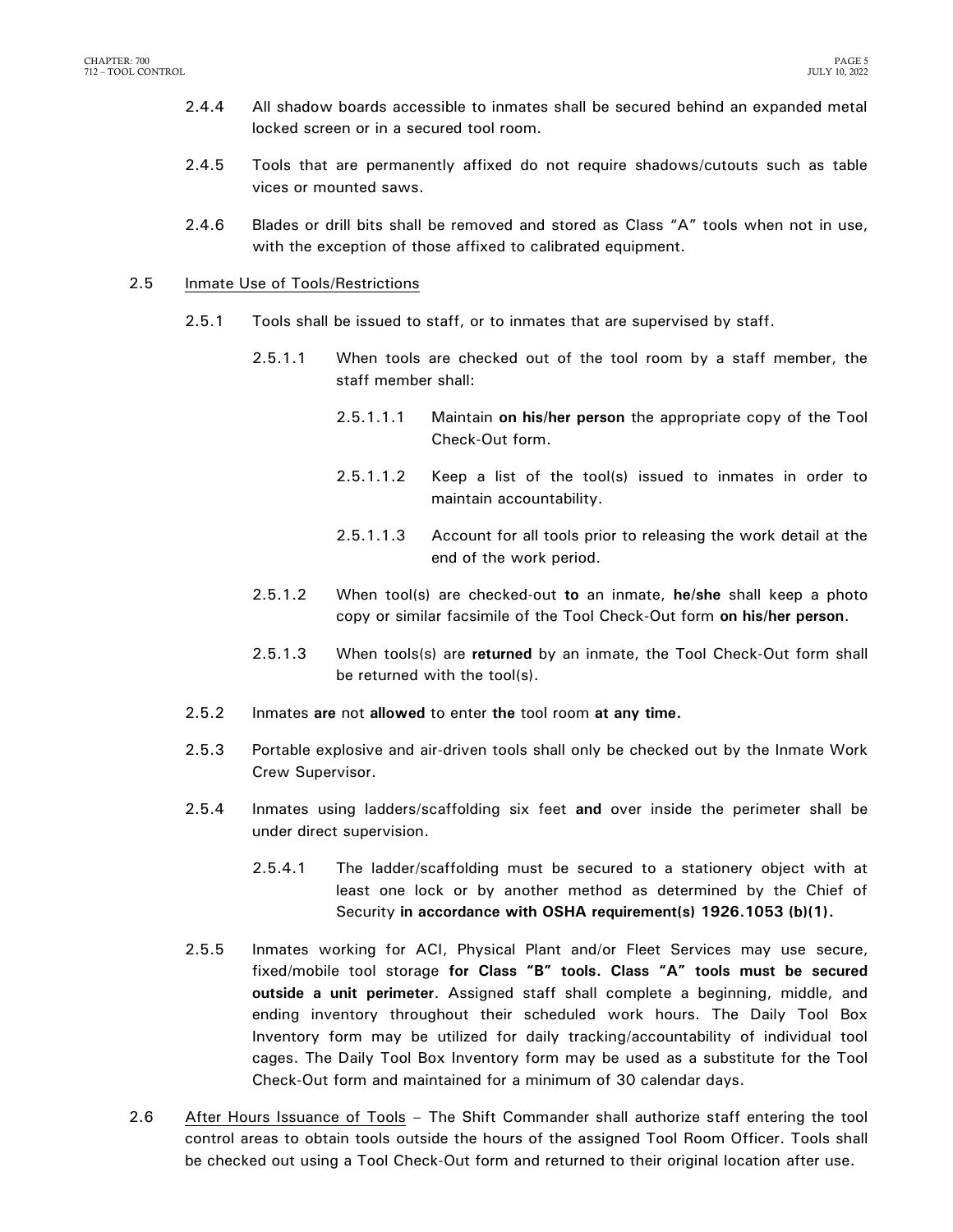- 2.6.1 **Any access to a Tool Room shall require a complete inventory of that Tool Room. Upon completion of work and return of tools, an ending inventory must be completed to confirm full accountability of all tools.**
- 2.6.2 **Tool inventories shall be documented in the applicable Correctional Service Log form. Discrepancies noted during any inventory require immediate notification of the Shift Commander as well as the completion of an Information Report, Form 105-2.**
- 2.7 Private Contractors or Private Maintenance/Technical Staff Private sector personnel **shall provide a tool** inventory to the **Chief of Security for all** of tools **that they bring onto prison grounds**. **This** tool inventory **shall be reconciled with the private sector personnel's tools** upon **leaving** the prison grounds.
	- 2.7.1 Vehicles that enter the perimeter of a unit shall be supervised or escorted based on the security needs of the unit as determined by the Chief of Security.
	- 2.7.2 Private contractors shall confine their work to the authorized area(s) and perform the work with proper security and safety precautions. In addition, upon leaving these individuals shall not leave tools at the prison unless specifically exempted, in writing, by the Warden.
- 2.8 Lost/Missing Tools Any **staff member** who discovers that a tool(s) is lost or missing shall immediately report the loss to the Shift Commander. The report shall include identification of the tool(s) lost or missing and the circumstances surrounding the disappearance, and all measures taken to investigate and search for the tool(s). The Shift Commander shall ensure all involved staff completes an Information Report **form**, and the appropriate Tool Disposition forms prior to the end of the shift.
- 2.9 Documentation The most recent copy of the reconciled Master Tool Inventory and supporting disposition documents shall be **provided to** the Chief of Security **no later than the third business day of each month**.
	- 2.9.1 **The Chief of Security shall review the Master Tool Inventory packet to ensure correct accountability of tools on hand as well as appropriate documentation for any additions or deletions.**
	- 2.9.2 **The Chief of Security shall maintain the monthly Master Tool Inventories on file for continuous 12 month cycle.**
	- 2.9.3 Electronic copies are not a suitable replacement for this requirement.
- <span id="page-7-0"></span>**3.0 MEDICAL TOOL/INSTRUMENT STORAGE** – Healthcare staff shall ensure appropriate security measures for controlling access to tools and instruments are maintained at all times.
	- 3.1 Master Tool Inventory
		- 3.1.1 The Contract **Healthcare Provider (CHP)** Facility Health Administrator or private prison equivalent shall maintain a Master Tool Inventory for all non-disposable surgical and dental tools, medical instruments, devices and handheld tools used in providing medical and dental services to inmates. Tool inventories shall: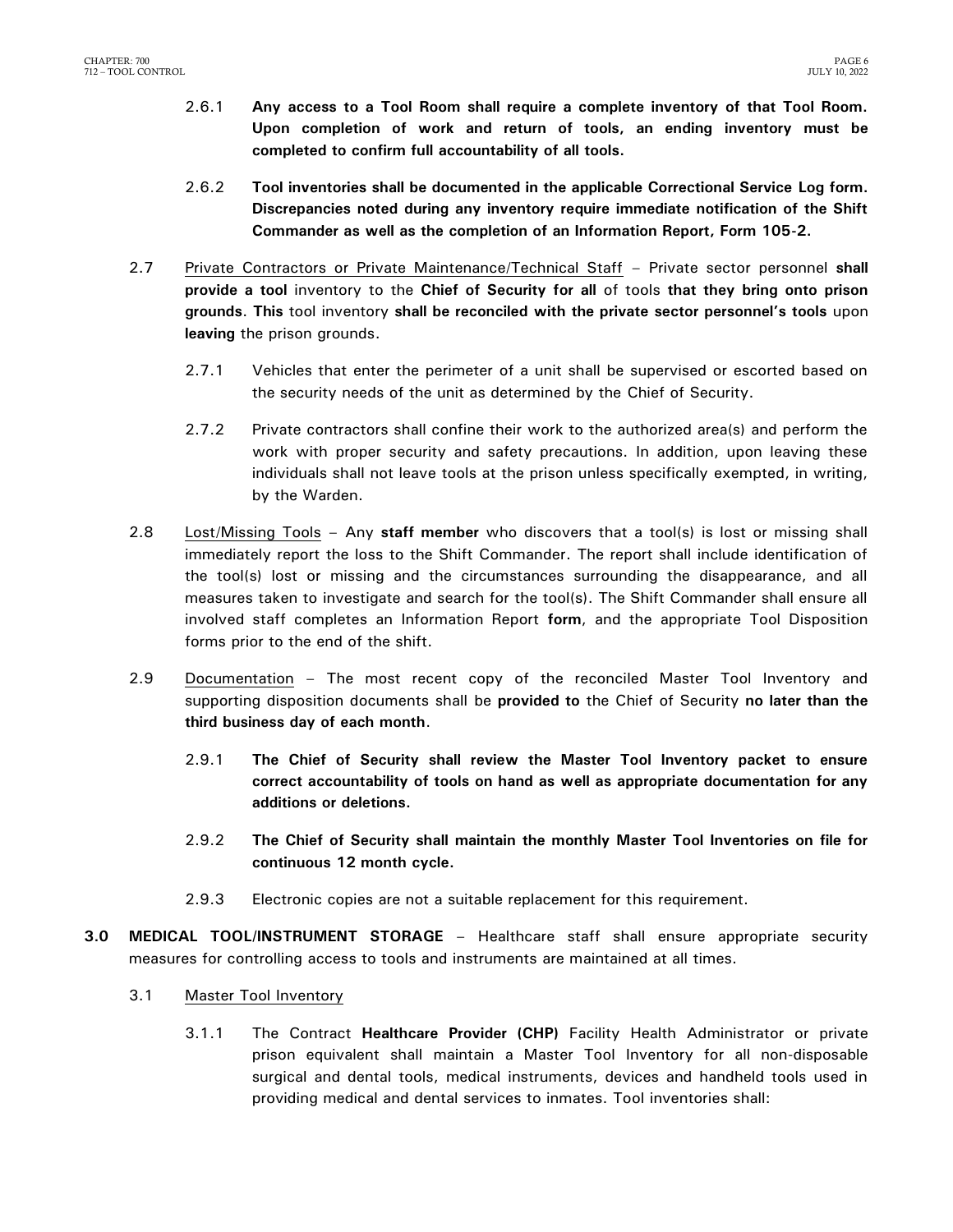- 3.1.1.1 Be completed on the Master Tool Inventory by the staff member assigned by their supervisor of each medical discipline (Nursing, Dental and the Medication Area). The completed inventory shall be submitted to the **CHP** Facility Health Administrator who shall ensure that the monthly, reconciled copy of the Master Tool Inventory and supporting disposition documents is on file with the Chief of Security **no later than the third business day of each month**. Electronic copies are not a suitable replacement for this requirement.
- 3.1.1.2 Be developed in conjunction with the Complex Major or designee. All established inventories shall be submitted to the designated Arizona Department of Corrections, **Rehabilitation and Reentry** (**ADCRR**) **Medical Services Division** staff member at Central Office.
- 3.1.2 Where practical, any tool identified on the Master Tool Inventory shall be engraved to identify it as a **Medical** Services item. Identification engravings shall be **in accordance with Attachment C, Complex/Unit Engraving List.**
- 3.1.3 The manufacturer's serial number shall be used to identify dental hand pieces, since these tools cannot be engraved. Tools that are unable to be engraved, due to size of the tool/instrument, shall be photographed next to a ruler to show true size. A **color**  copy of the photograph(s) shall be maintained with the Master Tool Inventory, and used by staff while conducting an inventory.
	- 3.1.3.1 Dental tools that are subject to sterilization do not require engraving.
	- 3.1.3.2 Disposable dental tools (e.g., dental burs) do not require inventory.
- 3.1.4 Each medical discipline shall provide a copy of the Master Tool Inventory for the previous month to the **CHP** Facility Health Administrator by the third business day of each month. The **CHP** Facility Health Administrator, **Medical** Services staff **and the Chief of Security** may request a copy at any time.
- 3.1.5 Tools used within the Health Unit **shall** not be logged out, but are to be returned to the secure location upon procedure completion. **H**ealthcare staff at each discipline shall conduct **a** daily Health Unit tool inventory and notify security staff to document the results of the inventory on the applicable Correctional Service Log.
	- 3.1.5.1 Hand held tools shall not be left unattended.
- 3.1.6 Any set of multiple tools/instruments shall be counted as one item. A list shall be maintained identifying the type of set, and individual items in the set (e.g., dental cassettes) shall be noted on the container inventory and **remain with** the container **at all times**.
- 3.1.7 Any item removed for repair shall be removed from the Master Tool Inventory as outlined in section 2.0.
	- 3.1.7.1 Tools or sets in use outside of the Health Unit shall be logged out using the Tool Check Out form.
	- 3.1.7.2 Tools or sets shall be returned to the secure tool area when no longer in use.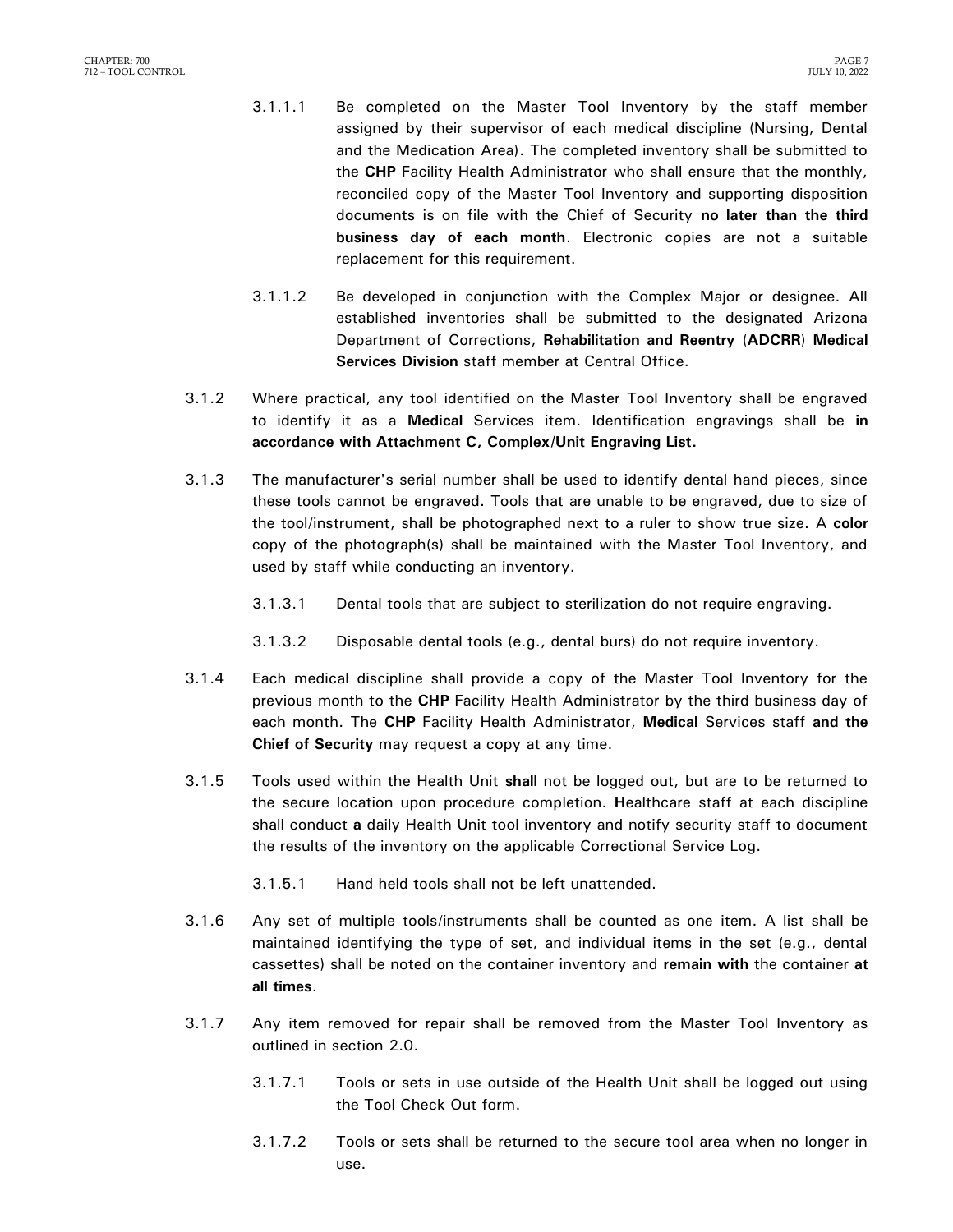- 3.2 The **CHP** Facility Health Administrator shall require the use of a shadow board/cutout for tool storage.
	- 3.2.1 **Class "A" tools, when not in use, shall be secured in lockable expanded metal caging. This locked cage shall be in addition to any redundant locking mechanisms in place for general tool access.**
	- 3.2.2 Tools that must remain in sterile packaging after use of the autoclave may be stored in a bin/container.
		- 3.2.2.1 When stored in such a manner, the **CHP** Facility Health Administrator shall ensure the presence of a binder containing a photo of each tool, along with a Master Tool Inventory, indicating the tool number and description.
- 3.3 Needles, syringes and instrument sets (disposable and non-disposable) shall be stored in a manner that **affords the** daily count in all posted Health Units at the beginning and end of each **Medical** Services shift. Medical and **D**ental clinics shall be designated as separate units for the purposes of tool inventory in accordance with the applicable **Medical** Services Technical Manuals.
	- 3.3.1 Only the minimum number of needles, syringes, laboratory needles and disposable/non-disposable instrument sets **necessary** for proper unit operation shall be kept in the Health Units. Any reserve stock of these items shall be stored in one specific area in **Medical** Services.
	- 3.3.2 All syringes, needles, sharps and disposable instrument sets that **M**edical or **D**ental obtain from the storage area shall be noted on the applicable log.
	- 3.3.3 Tools or other items that are secured in a tamper-proof container, with a numbered break-away security tag, shall be listed on the inventory for the area where they are stored. The container shall be opened monthly and inventoried. Staff conducting inventories shall check the seal of these containers daily and note the results on the applicable inventory sheet.
		- 3.3.3.1 When sealed containers are in use, assigned staff shall open the container for inspection and inventory. Once the inventory is complete a new break-away security tag shall be used. The new security tag number shall be noted on the applicable inventory documents.
	- 3.3.4 Needles, syringes and disposable/instrument sets shall be removed from **the inventory using** the Medical Sharps Inventory Control Log, Form 712-8.
	- 3.3.5 Used disposable syringes, needles and disposable tool/instruments that are ready to be destroyed shall be treated as infectious waste and disposed of in a manner that does not pose a hazard.
		- 3.3.5.1 These materials shall be secured in a separate part of the medication room away from clean items.
		- 3.3.5.2 Only approved Occupational Safety and Health Administration (OSHA) tool/instrument/needle/syringe containers shall be used.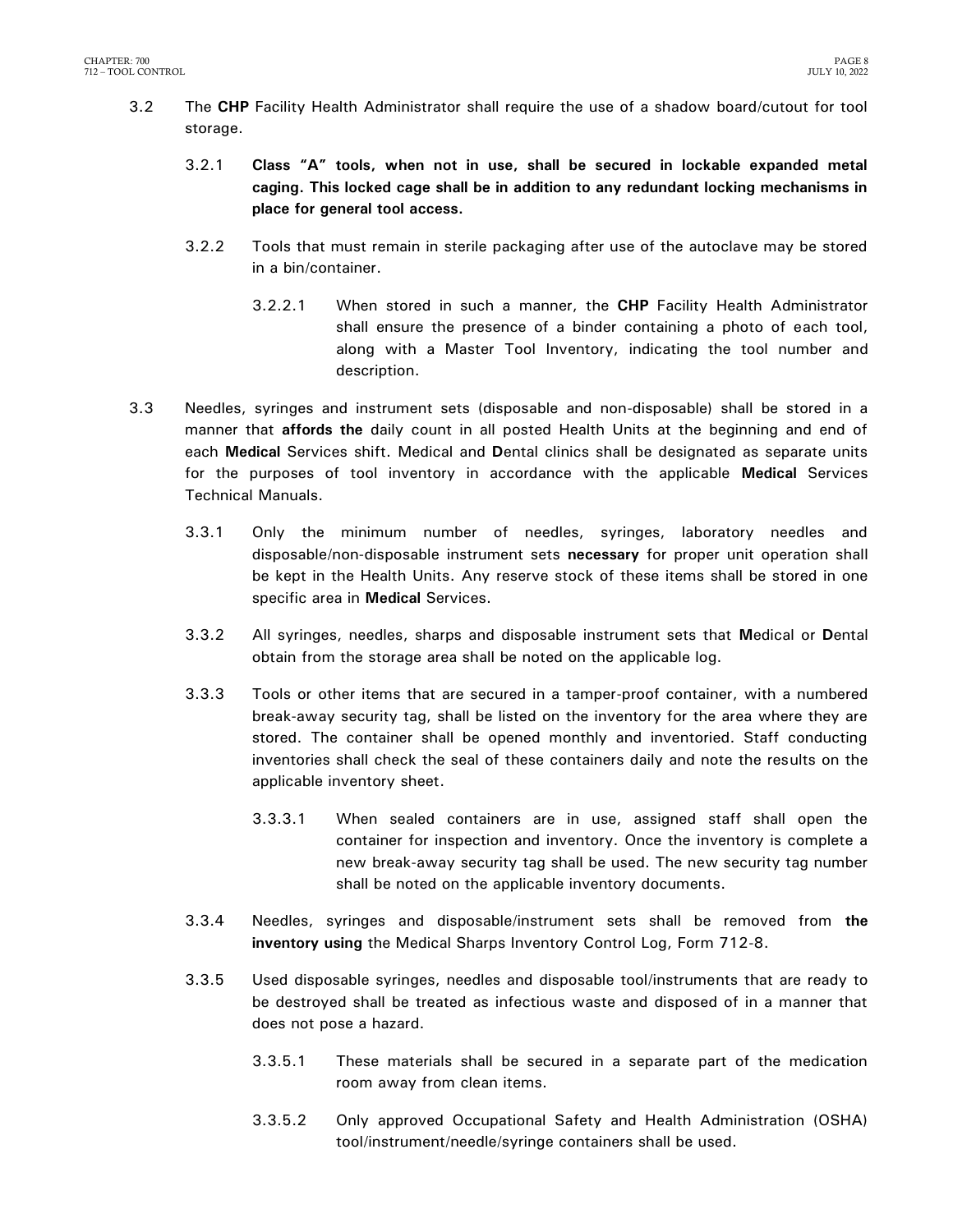- 3.3.5.3 There shall be no permanent disposal containers in rooms where inmates have access such as emergency or treatment rooms. When needed, portable containers shall be brought into the room and removed after use. The containers shall be secured in a locked cabinet out of the view of inmates.
- 3.4 All posted Health Units shall conduct a tool inventory and portable disposal container inventory at the beginning and at the end of the Health Services shift.
	- 3.4.1 Inventories shall be conducted by contract healthcare staff and verified by a uniformed Correctional Officer. **All Sharps inventories shall be conducted in the presence of at least one Correctional Officer.**
		- 3.4.1.1 When a Correctional Officer verifies an inventory, the results of **the tool inventory, the number of tools** and **the location of portable disposal containers** shall be noted in the applicable post's Correctional Service Log.
	- 3.4.2 **Medical equipment (e.g., stethoscopes, blood pressure cuffs, etc.) shall be defined in agreement between the CHP Facility Health Administrator and the Complex Major. Medical equipment is not required to be listed on Class "A" or Class "B" inventories, however an equipment inventory must be completed and readily available at all times.**
	- 3.4.3 The immediate response to a lost or missing tool/instrument shall be in accordance with section 2.0. In addition, the **Assistant Director for Medical Services**, the appropriate medical supervisor, and the Chief of Security shall be notified.
		- 3.4.3.1 Staff shall complete Information Reports as directed. A copy of such reports shall be forwarded to the ADC**RR Medical** Services Contract Monitor and the institution Chief of Security.
		- 3.4.3.2 A copy of the reports shall be forwarded to the ADC**RR Medical** Services Contract Monitor to coordinate with the Property Custodian when a lost or missing item is considered a **capital equipment/fixed asset** item as outlined in Department Order #304, Inventory and Fixed Assets Management and other applicable written instruction. The Master Tool inventory shall be adjusted as appropriate.

## <span id="page-10-0"></span>**4.0 OCCUPATIONAL HEALTH UNIT**

- 4.1 Needles, syringes, laboratory needles and instrument sets (disposable and non-disposable) shall be stored in a manner that allows for a daily count in all posted Occupational Health Units when staffed.
	- 4.1.1 Results of this inventory shall be called into the **Complex'**s **M**ain **C**ontrol **R**oom and documented on their Correctional Service Log.
	- 4.1.2 Inmates are prohibited from entering areas where medical sharps are stored or utilized.
	- 4.1.3 The institution's Occupational Health Nurse shall keep an appropriate inventory of tools available for attending to the needs of staff assigned to the institution.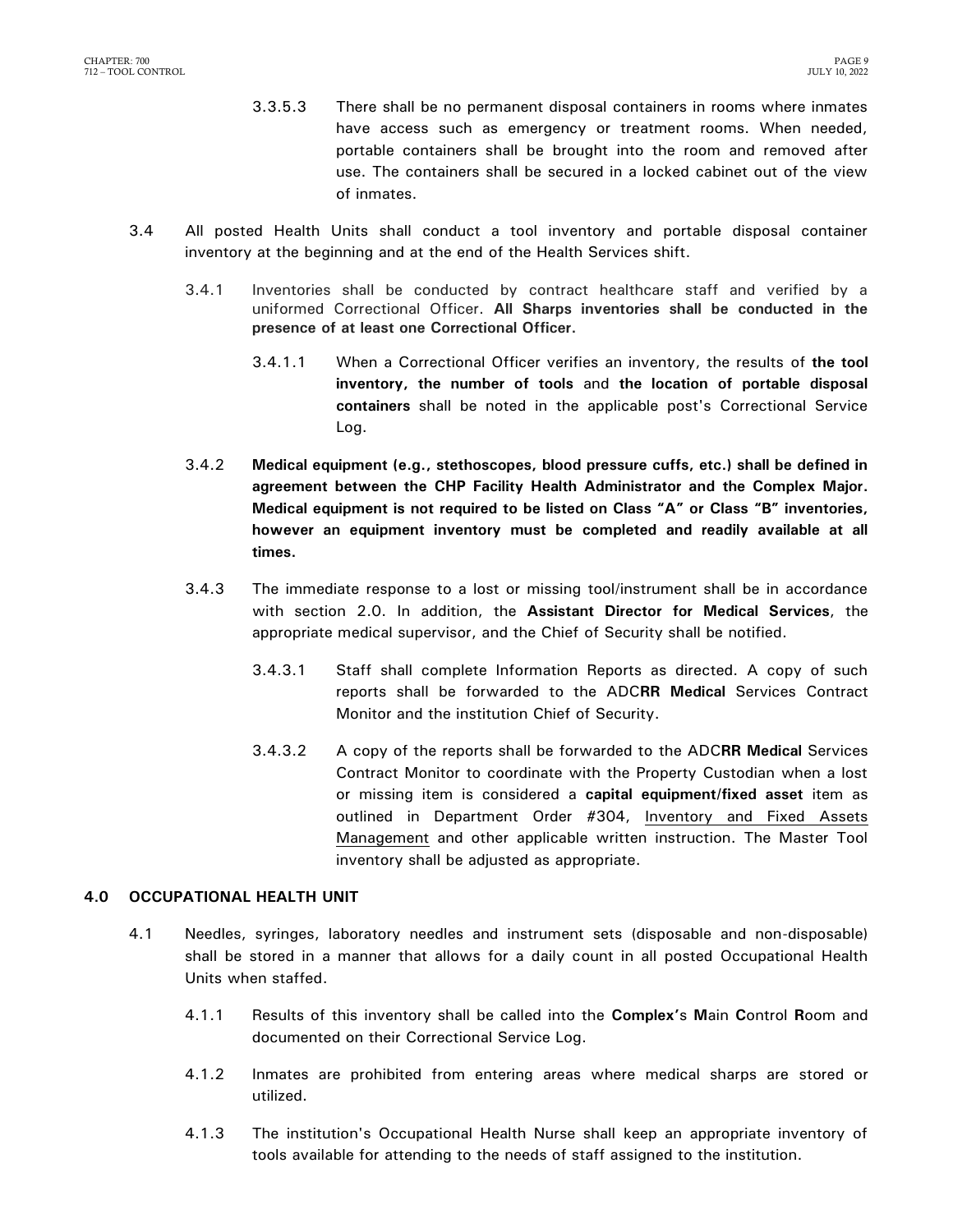- 4.1.4 Only the minimum number of needles, syringes, laboratory needles and tools needed for proper unit operation shall be kept in the in the Occupational Health Unit.
- 4.1.5 Needles, syringes and disposable/non-disposable tools shall be removed from the Medical Sharps Inventory Control Log upon use.

### <span id="page-11-0"></span>**5.0 FOOD SERVICE TOOLS**

- 5.1 **All Food Service** tools shall be stored in cabinets with a shadow board and locking device located in the Food Service area. Only correctional security staff shall have access to this cabinet.
	- 5.1.1 **All Food Service** tools shall be checked out/in on a Tool Check-Out form. Tool Check-Out forms shall be maintained by the Kitchen Security Officer for a minimum of 30 calendar days.
- 5.2 Inmates may use cutting tools/serving tools in the kitchen and preparation areas as designated by Food Service staff. All tools/utensils shall have cables or chains attached to the handle and locked in order that they may be secured to the serving table or line.
	- 5.2.1 Only serving/dispensing tools may be secured to the serving line.
	- 5.2.2 When cables are accounted for separately and not permanently attached to a tool, they shall be assigned as tools on the Master Tool Inventory form.

### 5.3 **Food Service Inventories**

- 5.3.1 **At a minimum,** Food Service tool **i**nventor**ies** shall be **completed and documented** in the Correctional Service Log **for the following events:**
	- 5.3.1.1 **Upon** the beginning **and** conclusion of each meal served
	- 5.3.1.2 **Immediately prior to any inmates departing the kitchen**
	- 5.3.1.3 **Immediately prior to trash removal from the kitchen**
	- 5.3.1.4 **Upon the beginning and ending of the posted employee's shift** 
		- 5.3.1.4.1 At all shift changes the relieving officer shall verify the inventory and indicate the verification **in the Correctional Service log**.
- 5.3.2 All utensils shall be accounted for before inmates are released from work and **whenever** trash is removed from the kitchen.
- <span id="page-11-1"></span>5.3.3 Lost/missing tool **incidents** shall be handled in accordance with section 2.0.
- 5.3.4 Documentation shall be maintained as described in section 2.0.

## **IMPLEMENTATION**

Upon **the** effective date of this Department Order, the **Assistant** Director for Prison Operations or designee shall **review** appropriate Post Orders, **and** update as necessary.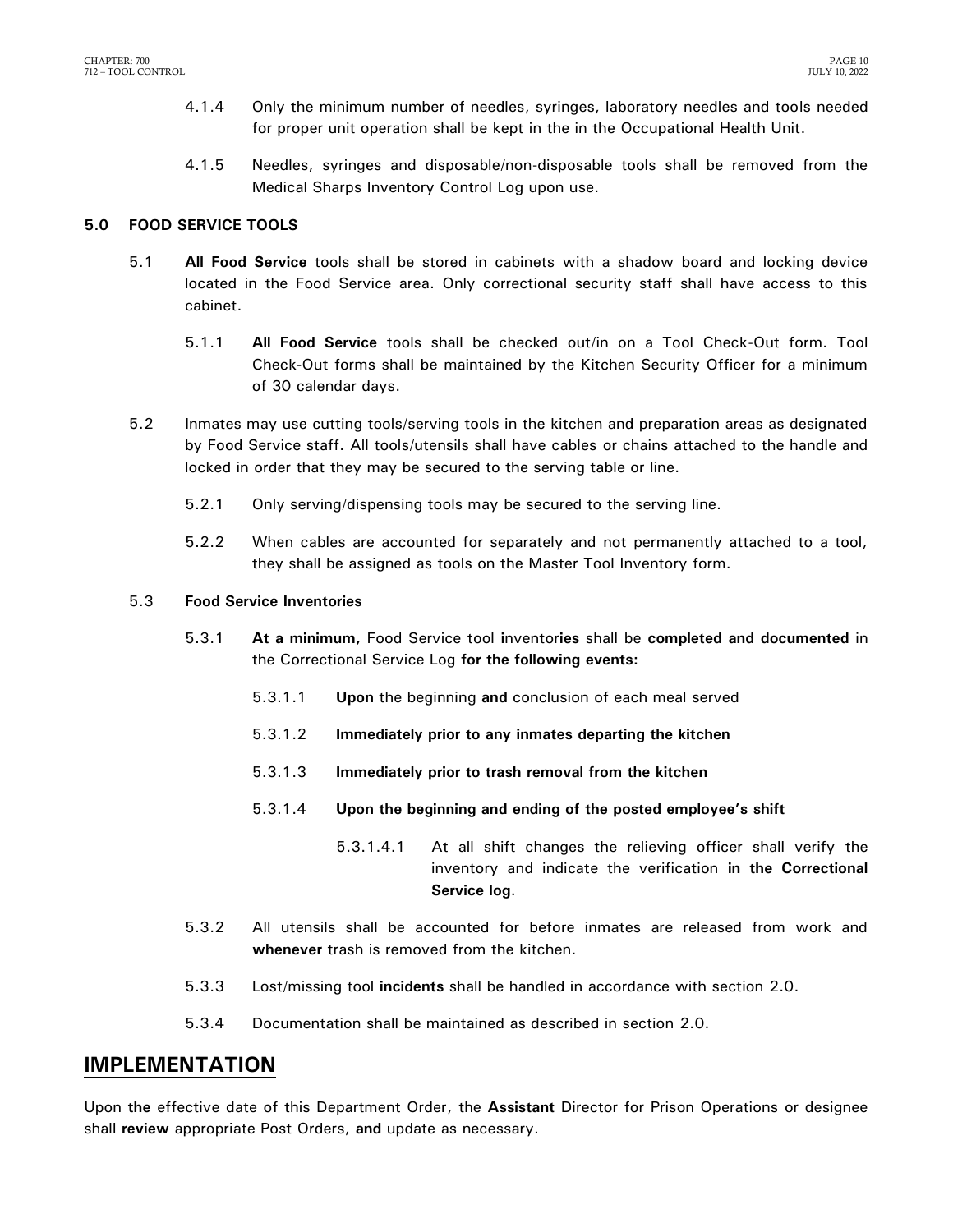The Assistant Director for **Medical** Services shall ensure additional tool/syringe security, inventory and storage requirements are included in the appropriate **Medical** Services Technical Manual.

# <span id="page-12-0"></span>**DEFINITIONS/GLOSSARY**

Refer to the Glossary of Terms **for the following:**

- **Class "A" Tools**
- **Class "B" Tools**
- **Direct Supervision**
- **Medical/Surgical/Dental Tools**
- **Mobile**
- **Permanent**
- **Posted Unit**
- **Tool**
- **Tool Chit**
- **Tool Chit Ring**
- **Tool Container**
- **Tool Control Officer**
- **Tool Room/Crib(s)**

# <span id="page-12-1"></span>**ATTACHMENTS**

Attachment A - Class "A" Tool List Attachment B - Class "B" Tool List **Attachment C - Complex Engraving List** 

## <span id="page-12-2"></span>**FORMS LIST**

- 712-4, Tool Check-Out 712-4A, Tool Check-Out (Short Form) 712-5, Master Tool Inventory 712-6, Tool Disposition
- 712-7, Individual Prescribed/Stock Narcotics Inventory Control Log
- 712-8, Medical Sharps Inventory Control Log
- 712-9, Daily Tool Box Inventory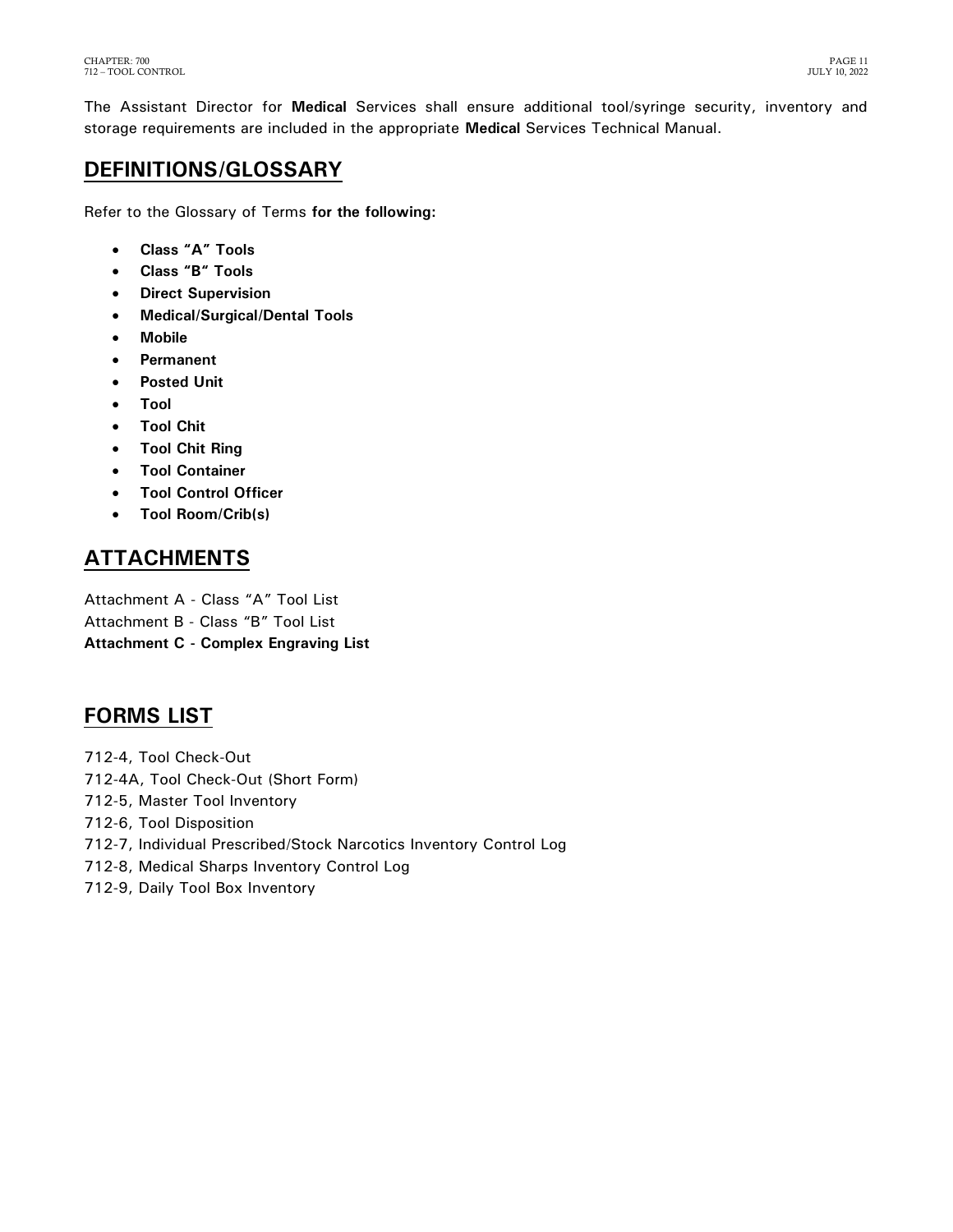## **ATTACHMENT A**

| <b>CLASS "A" TOOLS</b>                        |                  |  |
|-----------------------------------------------|------------------|--|
| <b>TOOL</b>                                   | <b>SIZE</b>      |  |
| Abrasive Cutoff Saw (Metal Cutting)           |                  |  |
| <b>Abrasive Discs</b>                         |                  |  |
| <b>Abrasive Wheels</b>                        |                  |  |
| <b>Abrasive Wheel Disc Cutter</b>             |                  |  |
| <b>Aviation Metal Snips</b>                   |                  |  |
| Awls                                          |                  |  |
| Axes/Pick Axes                                |                  |  |
| <b>Abrasive Cutoff Saw (Metal Cutting)</b>    |                  |  |
|                                               |                  |  |
| Bandsaw Blades (metal only)                   |                  |  |
| <b>Bayonet Saw</b>                            |                  |  |
| <b>Belt Sanders</b>                           |                  |  |
| <b>Block and Tackle</b>                       |                  |  |
| Bolt Cutters ****                             | All sizes        |  |
|                                               |                  |  |
| Cable                                         | 6' and over      |  |
| <b>Cable Cutter</b>                           |                  |  |
| Cable Tightener                               |                  |  |
| <b>Ceramic Tile Nips</b>                      |                  |  |
| Chains (all types)                            | 6' and over      |  |
| <b>Chain Hoists</b>                           |                  |  |
| Chain Saw                                     |                  |  |
| Chain Wrench (all types)                      |                  |  |
| Chisel (wood, all types)                      |                  |  |
| <b>Cleavers</b>                               |                  |  |
| <b>Cold Chisel</b>                            |                  |  |
| Come-a-Long/Fence Stretcher                   |                  |  |
| <b>Concrete Breaking Point</b>                |                  |  |
| Crow Bars                                     | 36" and over     |  |
| <b>Diagonal Side Cutters</b>                  |                  |  |
| <b>Diamond Masonry Blades</b>                 |                  |  |
| <b>Diamond Tile Blades</b>                    |                  |  |
| <b>Drill Bits</b>                             |                  |  |
| Drill Motors (handheld: battery and electric) |                  |  |
| Dry-wall/keyhole saw                          | 6" and over      |  |
|                                               |                  |  |
| Electric Grinder****                          |                  |  |
| Electric Hammer (drill and chipping)          | $1/2$ " and over |  |
| Electric Sanders (belt and disc)              |                  |  |
| Electric/Gas Welders                          |                  |  |
| <b>Emery Wheels</b>                           | 7" and over      |  |
| <b>End Nippers</b>                            | w/cutting edge   |  |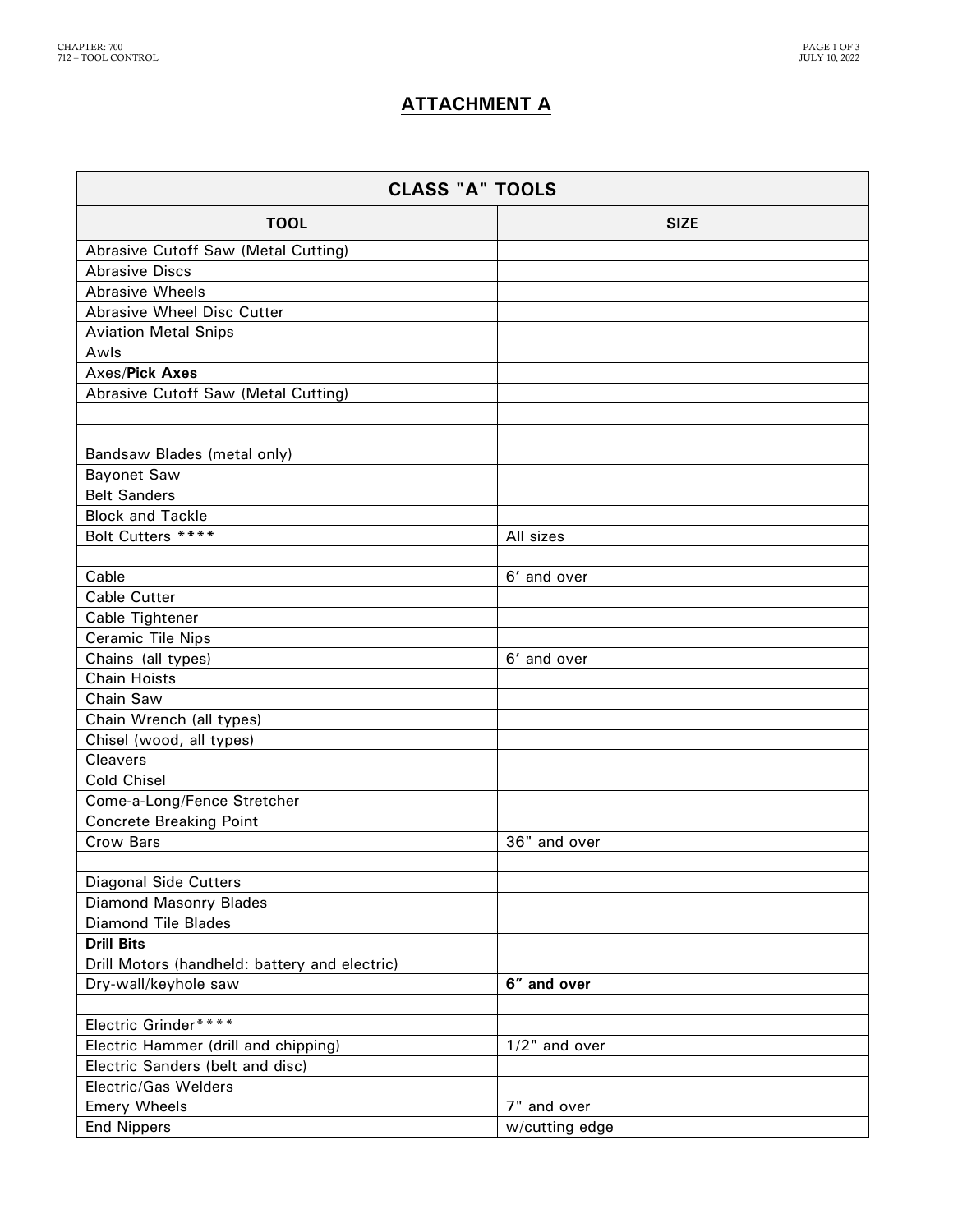ŕ

| <b>CLASS "A" TOOLS</b>                               |                                                                                                         |  |
|------------------------------------------------------|---------------------------------------------------------------------------------------------------------|--|
| <b>TOOL</b>                                          | <b>SIZE</b>                                                                                             |  |
| Etchers                                              |                                                                                                         |  |
| Explosive-Driven Tool (Ram Set or Actuated Hammer)   |                                                                                                         |  |
| <b>Extension Cord</b>                                | 6' and over or when any combination of<br>Extension Cords issued for use in one area that<br>exceeds 6' |  |
|                                                      |                                                                                                         |  |
| File (all types)                                     |                                                                                                         |  |
| Floor Scraper (with razor blade edge)                |                                                                                                         |  |
| Fork Lift                                            |                                                                                                         |  |
|                                                      |                                                                                                         |  |
| Gloves: Leather Palm and Multi-layer                 |                                                                                                         |  |
|                                                      |                                                                                                         |  |
| Hacksaw Blades/Hacksaw Frames                        |                                                                                                         |  |
| Hammer, Sledge                                       | 10 lbs and over                                                                                         |  |
| Hammer, Jack                                         | Electric/air                                                                                            |  |
| Hatchets                                             |                                                                                                         |  |
| Hawk Bill Knife                                      |                                                                                                         |  |
| <b>Honing Stones</b>                                 |                                                                                                         |  |
| Hoses                                                | Air/Water 8' and over                                                                                   |  |
| Hydraulic/Jack Lift                                  |                                                                                                         |  |
| Hydraulic Tools (all types)                          |                                                                                                         |  |
|                                                      |                                                                                                         |  |
| Ice Cream Blades                                     |                                                                                                         |  |
| Ice Picks                                            |                                                                                                         |  |
|                                                      |                                                                                                         |  |
| Knives (all types)                                   |                                                                                                         |  |
| Ladders                                              | 6' and over                                                                                             |  |
| Lineman Pliers ****                                  |                                                                                                         |  |
|                                                      |                                                                                                         |  |
| <b>Meat Saw Blades</b>                               |                                                                                                         |  |
| <b>Meat Forks</b>                                    |                                                                                                         |  |
| <b>Metal Cutting Blades</b>                          |                                                                                                         |  |
| <b>Masonry Drill Bits</b>                            |                                                                                                         |  |
| <b>Mixing Chamber</b>                                |                                                                                                         |  |
| Multi-tool (Leatherman, Gerber, Sears, etc.)         | Any Brand (all varieties)                                                                               |  |
|                                                      |                                                                                                         |  |
| Needle-Nose Plyers with wire cutting capability **** |                                                                                                         |  |
|                                                      |                                                                                                         |  |
| Oven mitts (commercial)                              | <b>Heavy Duty</b>                                                                                       |  |
| Oxygen/Acetylene Cutting Torch/Cutting Heads and     |                                                                                                         |  |
| <b>Tips</b>                                          |                                                                                                         |  |
|                                                      |                                                                                                         |  |
| <b>Pliers</b>                                        | With cutting ability                                                                                    |  |
| <b>Pneumatic Chisels</b>                             |                                                                                                         |  |
| <b>Pneumatic Nailers</b>                             |                                                                                                         |  |
| <b>Pneumatic Staplers</b>                            |                                                                                                         |  |
| Portable Grinder****                                 |                                                                                                         |  |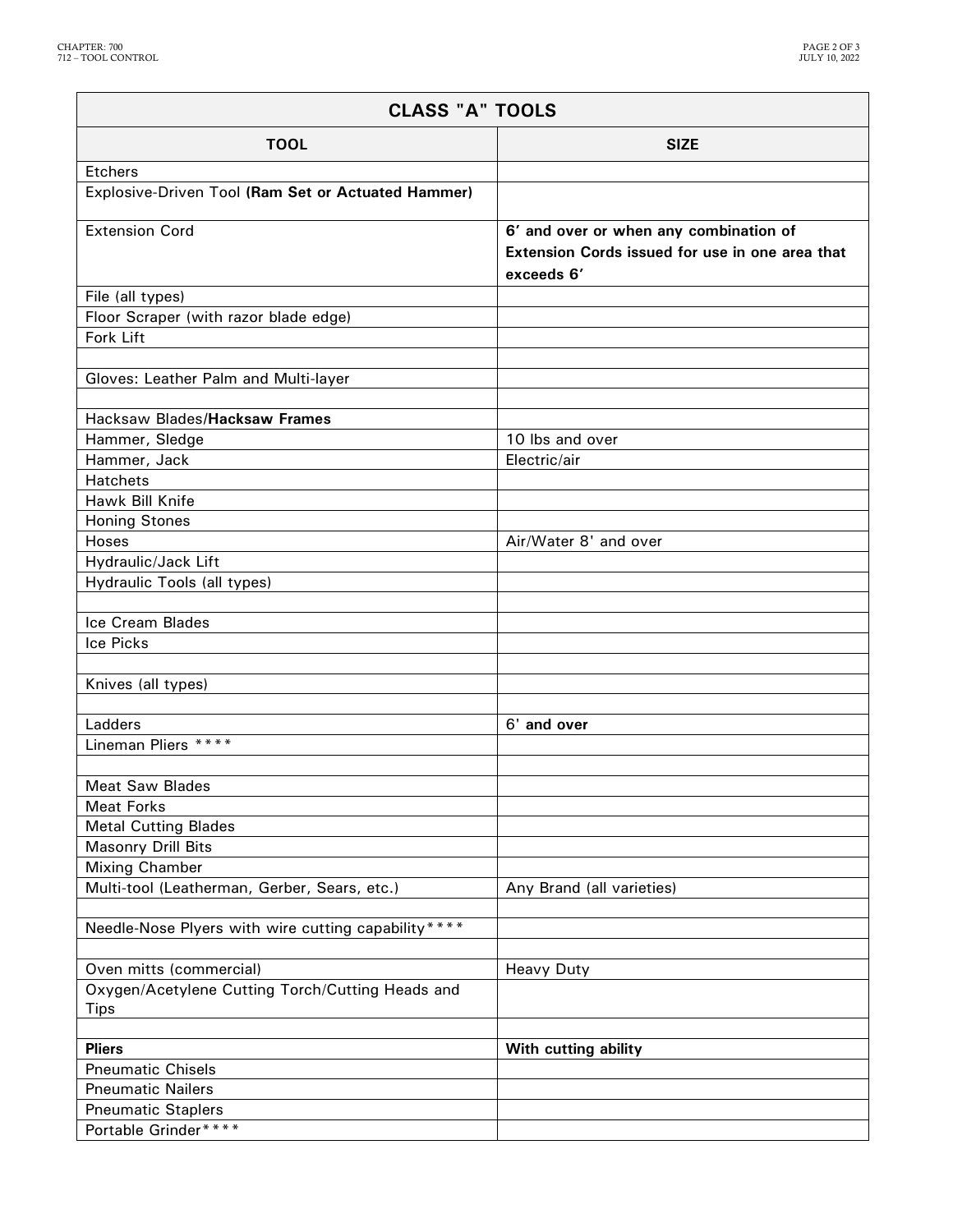| <b>CLASS "A" TOOLS</b>           |                            |  |
|----------------------------------|----------------------------|--|
| <b>TOOL</b>                      | <b>SIZE</b>                |  |
| Quick Saw (concrete cutting)     |                            |  |
|                                  |                            |  |
| Razor, Scraper                   |                            |  |
| Razor, Straight                  |                            |  |
| Regulator, Hose                  |                            |  |
| Rope                             |                            |  |
| Rotary Scaling and Chipping Tool |                            |  |
| Roto Hammer/Hammer Drill         |                            |  |
| <b>Routers and Cutters</b>       |                            |  |
|                                  |                            |  |
| Saber Saw Blades (all types)     |                            |  |
| <b>Sanders</b>                   |                            |  |
| Saw Blades                       |                            |  |
| Saw, Miter Box                   |                            |  |
| Scaffolding                      | 6' and over                |  |
| <b>Scissors</b>                  | 2" and over w/ Sharp point |  |
| Screwdriver (all types) ****     |                            |  |
| Scribe                           | 2" and over                |  |
| <b>Shear Presses</b>             |                            |  |
| <b>Sheet Metal Cutter</b>        |                            |  |
| Side Cutter ****                 |                            |  |
| Skill Saw (wood)                 |                            |  |
|                                  |                            |  |
| <b>Tile Cutting Blades</b>       |                            |  |
| <b>Tin Snips</b>                 | 6" and over                |  |
| Torches****                      |                            |  |
| Trimming Shears/Bypass Lopper    | 24" and over               |  |
| Vegetable Cutter Blades          |                            |  |
| <b>Vegetable Peeler</b>          |                            |  |
|                                  |                            |  |
| <b>Wire Twister with Cutter</b>  |                            |  |
| <b>Wood Auger Bit</b>            |                            |  |
|                                  |                            |  |

Class "A" tools with an asterisk (\*\*\*\*) is also Class "A" tools on the outside of the **secured** perimeter.

Remaining Class "A" tools are to be considered Class "A" only when being used or stored within the perimeter or within 30 feet of the outside perimeter fence. Outside of those parameters, they are Class "B" tools.

Ammunition for Ram Set/Hilti Guns is to be stored and accounted for in the complex armory.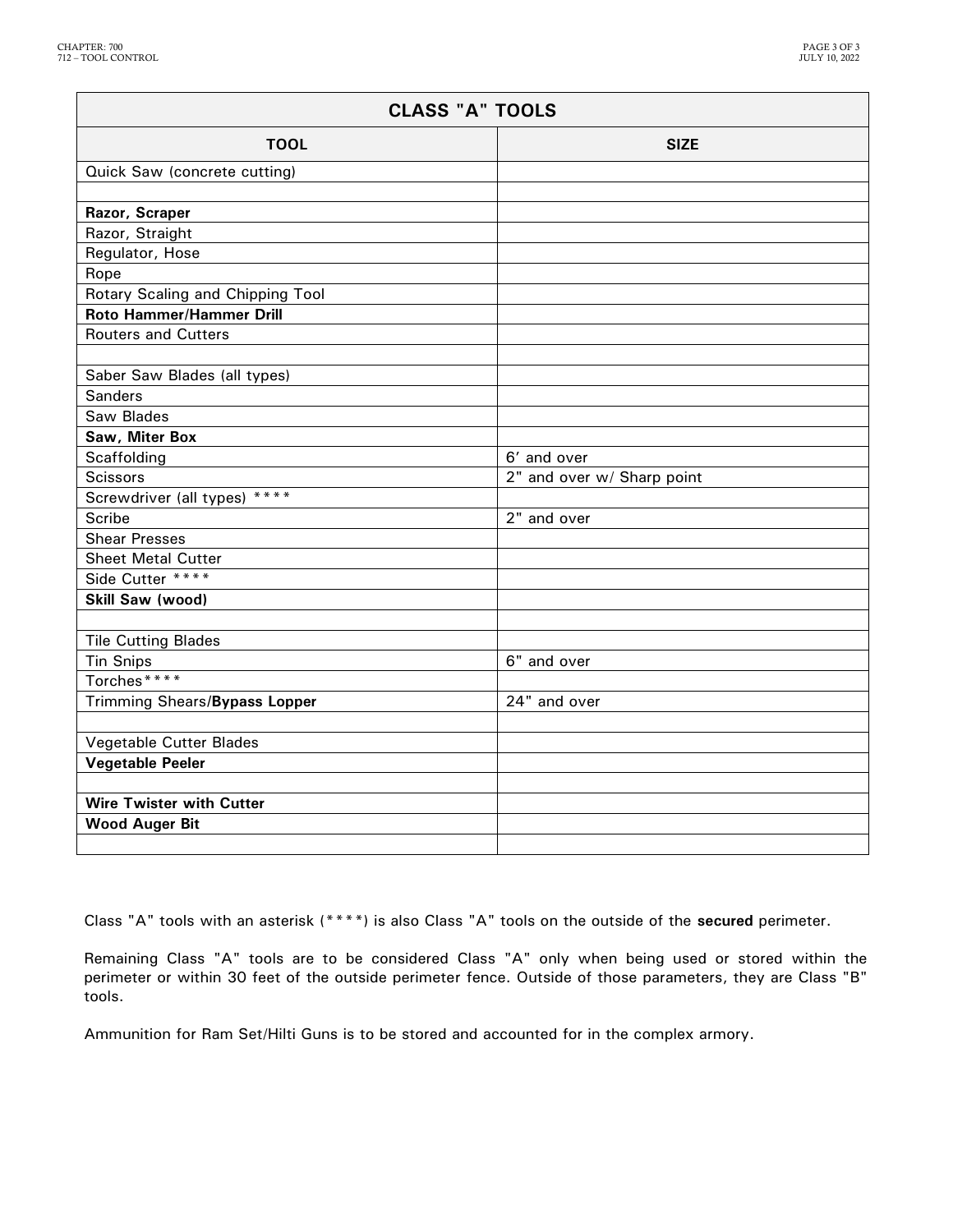## **ATTACHMENT B**

| <b>CLASS "B" TOOLS</b>                |                             |  |
|---------------------------------------|-----------------------------|--|
| <b>TOOL</b>                           | <b>SIZE</b>                 |  |
| <b>Abrasive Wheel Dresser</b>         |                             |  |
| Adjustable Square                     |                             |  |
| Adjustable Tee Tap Wrenches           |                             |  |
| Allen Wrenches                        |                             |  |
|                                       |                             |  |
| Backsaw                               |                             |  |
| Bar, Clamp                            |                             |  |
| Bar, Nail                             | 36" and over                |  |
| Bar, Wonder                           | 36" and less                |  |
| <b>Barrel Wrench</b>                  |                             |  |
| <b>Basin Wrench</b>                   |                             |  |
| <b>Battery Terminal Cleaner</b>       |                             |  |
| Box-End Wrench Set/Combination wrench |                             |  |
| <b>Brake Spring Remover</b>           |                             |  |
| <b>Brake Tool</b>                     |                             |  |
| <b>Breaking Bar</b>                   |                             |  |
| <b>Brick Chipping Hammer</b>          |                             |  |
|                                       |                             |  |
| C-Clamps, Wood                        | Under 6 feet                |  |
| C-Clamps, Metal                       | 8" and over<br>Less than 6' |  |
| Cable (all types)<br>Cable, Grip      |                             |  |
| <b>Camber Mixing Valve</b>            |                             |  |
| <b>Carbon Scrapers</b>                |                             |  |
| <b>Carpet Chisel</b>                  |                             |  |
| Caulking Gun                          |                             |  |
| Cement Edger                          |                             |  |
| Ceramic Picks (Stilts)                |                             |  |
| <b>Ceramic Tile Cutter</b>            |                             |  |
| <b>Ceramic Tile Grout Float</b>       |                             |  |
| <b>Cement Trowels</b>                 |                             |  |
| <b>Circle Glass Cutter</b>            |                             |  |
| Clamp (wood)                          |                             |  |
| <b>Clutch Adjusting Tool</b>          |                             |  |
| Conduit Bender                        | $21/2"$ and over            |  |
| Conduit, Pipe and Tubing Benders      | $1/2$ ", $3/4$ " and $1$ "  |  |
| Coping Saw                            |                             |  |
| Coping Saw Blades (wood)              |                             |  |
| Core Drill Bits                       |                             |  |
| <b>Core Drilling Machine</b>          |                             |  |
| <b>Cotter Pin Extractor</b>           |                             |  |
| Crow Bar                              | Less than 36"               |  |
|                                       |                             |  |
| Depth Gauge                           |                             |  |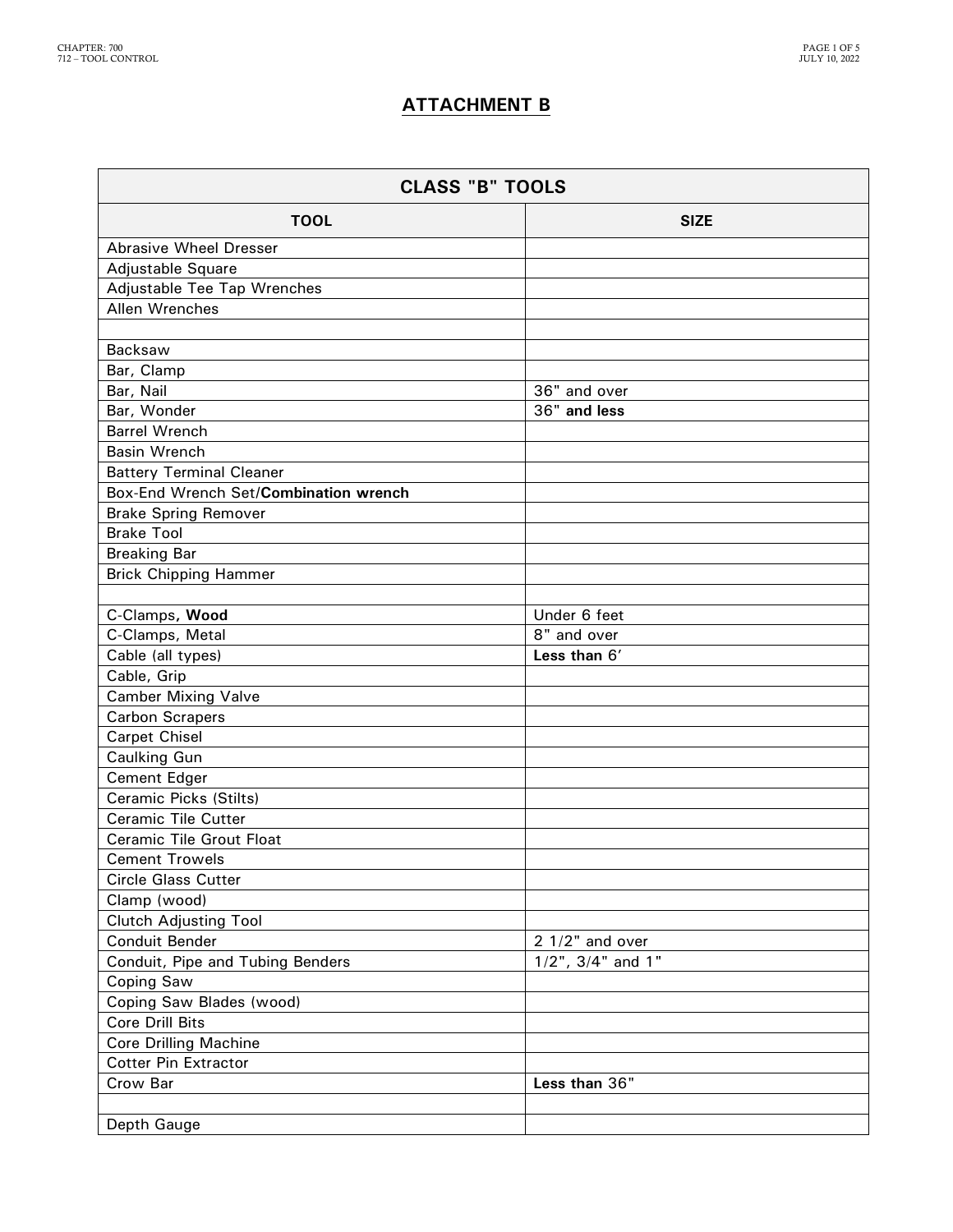| <b>CLASS "B" TOOLS</b>                                            |                        |  |
|-------------------------------------------------------------------|------------------------|--|
| <b>TOOL</b>                                                       | <b>SIZE</b>            |  |
| Desoldering Tool                                                  |                        |  |
| <b>Diamond Coring Bits</b>                                        |                        |  |
| Die Set, Metal Stamping Letter                                    |                        |  |
| Die Set, Metal Stamping Number                                    |                        |  |
| Drain Plug Wrench                                                 |                        |  |
| Drop Light                                                        |                        |  |
| Duck Clamps                                                       |                        |  |
|                                                                   |                        |  |
| Easy Outs                                                         |                        |  |
| Edger, Cement                                                     |                        |  |
| Egg Beater Drill (handheld, manual power)                         |                        |  |
| <b>Electric Engravers</b>                                         |                        |  |
| <b>Electric Sewer Snake</b>                                       |                        |  |
| <b>Extension Bar</b>                                              |                        |  |
| <b>Extension Cord</b>                                             | Less than 6'           |  |
| <b>Feeler Gauges</b>                                              |                        |  |
| Flair Nut Wrench                                                  |                        |  |
| <b>Flaring Tool</b>                                               |                        |  |
| <b>Food Dispensing Utensils</b>                                   |                        |  |
| Funnel (Metal)                                                    |                        |  |
| <b>Fuse Puller</b>                                                |                        |  |
|                                                                   |                        |  |
| Garden Equipment (hoes, shovels, hedge clippers,<br>edgers, etc.) |                        |  |
| Gasoline-Powered Tools (lawn mowers, weed-eaters,                 |                        |  |
| etc.)                                                             |                        |  |
| <b>Gear Pullers</b>                                               |                        |  |
| <b>Glass Cutter</b>                                               |                        |  |
| <b>Glass Pliers</b>                                               |                        |  |
| Hammers (ball peen, claw, sheet metal)                            |                        |  |
| Hammers, Sledge                                                   | Less than 10 lbs.      |  |
| Hand Impact Tool Set                                              |                        |  |
| <b>Hand Picks</b>                                                 |                        |  |
| Hand Rivet Gun                                                    |                        |  |
| Handsaws                                                          |                        |  |
| <b>High Speed Brushes</b>                                         |                        |  |
| Hole Cutters (wood)                                               |                        |  |
| Hoses                                                             | Air/Water less than 8' |  |
| <b>Hot Stick</b>                                                  |                        |  |
|                                                                   |                        |  |
| Impact Wrench, Electric                                           |                        |  |
| Inside Spud Wrench                                                |                        |  |
|                                                                   |                        |  |
| Jig Saw                                                           |                        |  |
| Jitter Bug                                                        |                        |  |
| Jointer Tool (brick)                                              |                        |  |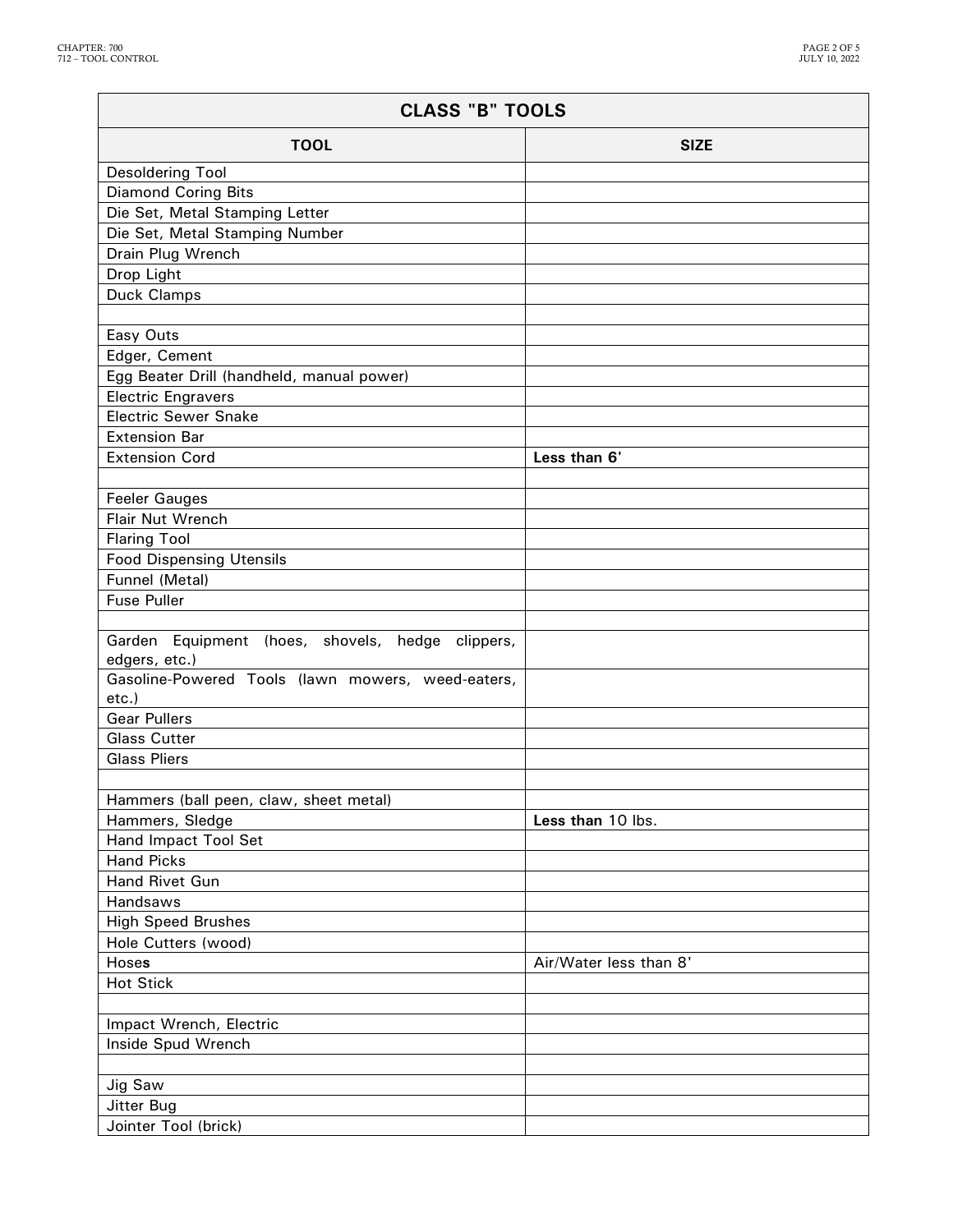| <b>CLASS "B" TOOLS</b>                     |                    |  |
|--------------------------------------------|--------------------|--|
| <b>TOOL</b>                                | <b>SIZE</b>        |  |
| Key Hole Saw                               |                    |  |
| Knock-Out Punch Set (all)                  |                    |  |
| <b>Knurling Tools</b>                      |                    |  |
|                                            |                    |  |
| Ladder                                     | Less than 6'       |  |
| Leather Scraper                            |                    |  |
| Letter Opener                              |                    |  |
| Levels (all)                               |                    |  |
| Loose Nut Extractor                        |                    |  |
|                                            |                    |  |
| Mallet (all types)                         |                    |  |
| Mandrel                                    |                    |  |
| <b>Manifold Gauges</b>                     |                    |  |
| Mattock                                    |                    |  |
| <b>Measuring Instruments</b>               |                    |  |
| <b>Meat Thermometers</b>                   |                    |  |
| Micrometer                                 |                    |  |
| <b>Miter Box</b>                           |                    |  |
| Miter Box, Stanley, Bench Type             |                    |  |
| Mud Bucket Trowel                          |                    |  |
| Machine, Trench                            |                    |  |
|                                            |                    |  |
| <b>Nail Puller</b>                         |                    |  |
| Needle Nose Pliers (without cutter)        |                    |  |
| <b>Nut Buster</b>                          |                    |  |
| Nut Driver                                 |                    |  |
| Nylon Line                                 |                    |  |
|                                            |                    |  |
| Oil Filter Wrench<br>Outside Caliper       |                    |  |
|                                            |                    |  |
| <b>Paint Paddles</b>                       |                    |  |
| Paint Roller Frame                         |                    |  |
| Pick                                       |                    |  |
| Pipe, Bender                               | $21/2$ " and over  |  |
| Pipe Clamp                                 |                    |  |
| Pipe Cutter (handheld)                     |                    |  |
| Pipe Reamer                                |                    |  |
| Pipe Wrench                                |                    |  |
| Plier, Wire Crimp                          |                    |  |
| Pliers                                     | <b>Non-cutting</b> |  |
| Plumb Bob                                  |                    |  |
| Pneumatic Impact/socket wrench and sanders |                    |  |
| Pocket Stethoscope                         |                    |  |
| Post Hole Digger                           |                    |  |
| Protractors                                |                    |  |
| Pry Bar, Rolling Head                      |                    |  |
| Punch                                      |                    |  |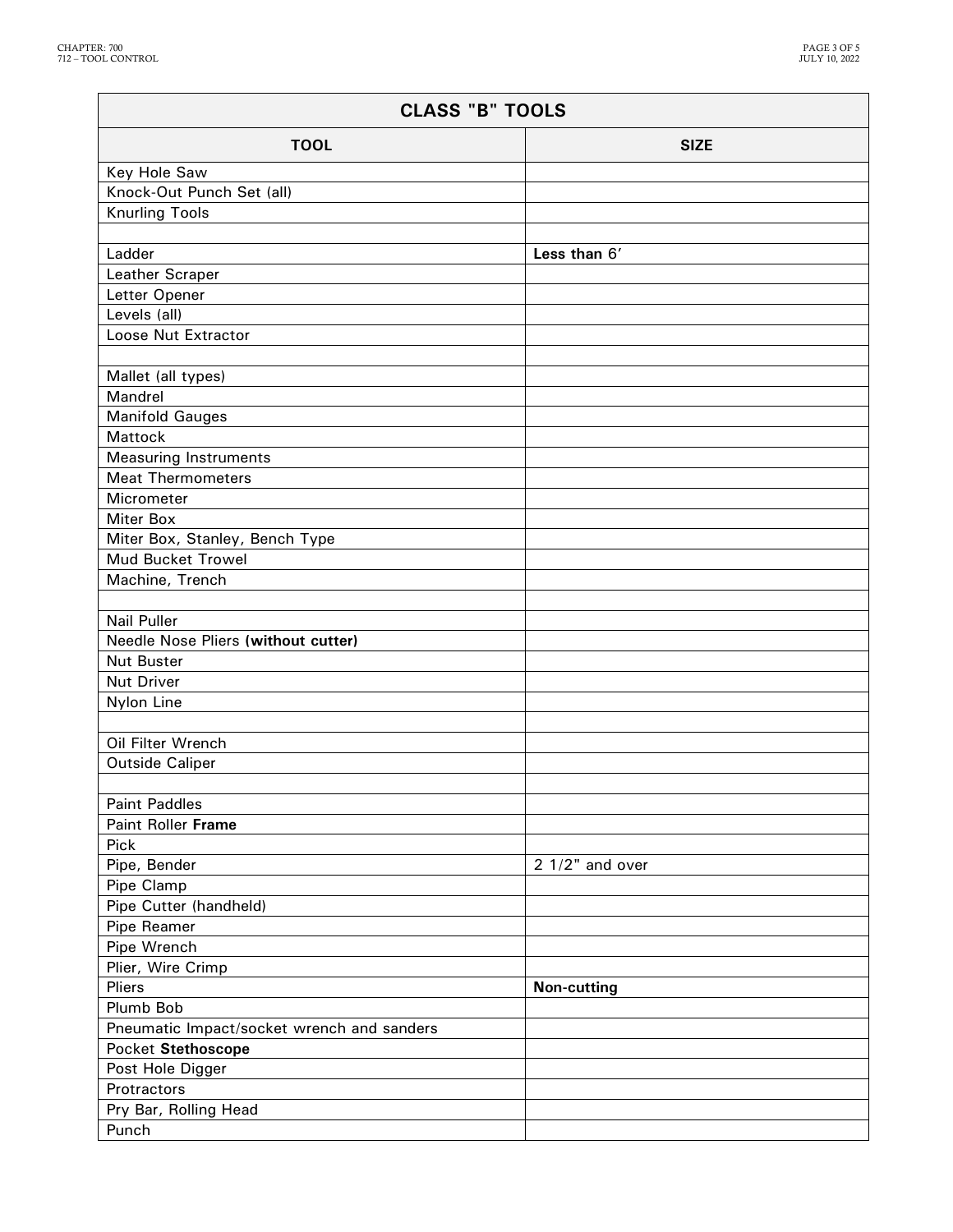| <b>TOOL</b><br><b>SIZE</b><br>Putty Knife<br>Rafter Snake/Rafter Tape<br>Rasp (wood)<br>Ratchet<br>Roller<br><b>Router Snake</b><br>Scissors (blunted end)<br>Scoops<br>Screen Roller<br><b>Screw Treading Set</b><br><b>Screw Folder</b><br><b>Set Radius Gauges</b><br><b>Sled Runner</b><br>Snow Shovel<br><b>Socket Sets</b><br>Soldering Iron<br>Spanner Wrench<br>Square<br>Staple Gun<br>Surface Gauge<br>Swaging Set<br><b>Swivel Socket Set</b><br><b>Table Vise</b><br>Tap and Die Set<br><b>Tape Measure</b><br><b>Tension Gauge</b><br><b>Tread Gauges</b><br><b>Tile Cutter</b><br>Torque Wrench<br>Tri-Square and Level<br><b>Trim Saw</b><br><b>Trowel</b><br><b>Valve Spring Compressor</b><br>Vehicle Jack and Handle<br><b>Vise Clamps</b><br>Vise Grips (all types)<br>Wheelbarrow<br><b>Wheel Pullers</b><br>Whip (grass)<br><b>Whitney Punch</b><br>Wire Brush<br>Wire Stripper<br>Wood Auger Extension | <b>CLASS "B" TOOLS</b> |  |  |
|------------------------------------------------------------------------------------------------------------------------------------------------------------------------------------------------------------------------------------------------------------------------------------------------------------------------------------------------------------------------------------------------------------------------------------------------------------------------------------------------------------------------------------------------------------------------------------------------------------------------------------------------------------------------------------------------------------------------------------------------------------------------------------------------------------------------------------------------------------------------------------------------------------------------------|------------------------|--|--|
|                                                                                                                                                                                                                                                                                                                                                                                                                                                                                                                                                                                                                                                                                                                                                                                                                                                                                                                              |                        |  |  |
|                                                                                                                                                                                                                                                                                                                                                                                                                                                                                                                                                                                                                                                                                                                                                                                                                                                                                                                              |                        |  |  |
|                                                                                                                                                                                                                                                                                                                                                                                                                                                                                                                                                                                                                                                                                                                                                                                                                                                                                                                              |                        |  |  |
|                                                                                                                                                                                                                                                                                                                                                                                                                                                                                                                                                                                                                                                                                                                                                                                                                                                                                                                              |                        |  |  |
|                                                                                                                                                                                                                                                                                                                                                                                                                                                                                                                                                                                                                                                                                                                                                                                                                                                                                                                              |                        |  |  |
|                                                                                                                                                                                                                                                                                                                                                                                                                                                                                                                                                                                                                                                                                                                                                                                                                                                                                                                              |                        |  |  |
|                                                                                                                                                                                                                                                                                                                                                                                                                                                                                                                                                                                                                                                                                                                                                                                                                                                                                                                              |                        |  |  |
|                                                                                                                                                                                                                                                                                                                                                                                                                                                                                                                                                                                                                                                                                                                                                                                                                                                                                                                              |                        |  |  |
|                                                                                                                                                                                                                                                                                                                                                                                                                                                                                                                                                                                                                                                                                                                                                                                                                                                                                                                              |                        |  |  |
|                                                                                                                                                                                                                                                                                                                                                                                                                                                                                                                                                                                                                                                                                                                                                                                                                                                                                                                              |                        |  |  |
|                                                                                                                                                                                                                                                                                                                                                                                                                                                                                                                                                                                                                                                                                                                                                                                                                                                                                                                              |                        |  |  |
|                                                                                                                                                                                                                                                                                                                                                                                                                                                                                                                                                                                                                                                                                                                                                                                                                                                                                                                              |                        |  |  |
|                                                                                                                                                                                                                                                                                                                                                                                                                                                                                                                                                                                                                                                                                                                                                                                                                                                                                                                              |                        |  |  |
|                                                                                                                                                                                                                                                                                                                                                                                                                                                                                                                                                                                                                                                                                                                                                                                                                                                                                                                              |                        |  |  |
|                                                                                                                                                                                                                                                                                                                                                                                                                                                                                                                                                                                                                                                                                                                                                                                                                                                                                                                              |                        |  |  |
|                                                                                                                                                                                                                                                                                                                                                                                                                                                                                                                                                                                                                                                                                                                                                                                                                                                                                                                              |                        |  |  |
|                                                                                                                                                                                                                                                                                                                                                                                                                                                                                                                                                                                                                                                                                                                                                                                                                                                                                                                              |                        |  |  |
|                                                                                                                                                                                                                                                                                                                                                                                                                                                                                                                                                                                                                                                                                                                                                                                                                                                                                                                              |                        |  |  |
|                                                                                                                                                                                                                                                                                                                                                                                                                                                                                                                                                                                                                                                                                                                                                                                                                                                                                                                              |                        |  |  |
|                                                                                                                                                                                                                                                                                                                                                                                                                                                                                                                                                                                                                                                                                                                                                                                                                                                                                                                              |                        |  |  |
|                                                                                                                                                                                                                                                                                                                                                                                                                                                                                                                                                                                                                                                                                                                                                                                                                                                                                                                              |                        |  |  |
|                                                                                                                                                                                                                                                                                                                                                                                                                                                                                                                                                                                                                                                                                                                                                                                                                                                                                                                              |                        |  |  |
|                                                                                                                                                                                                                                                                                                                                                                                                                                                                                                                                                                                                                                                                                                                                                                                                                                                                                                                              |                        |  |  |
|                                                                                                                                                                                                                                                                                                                                                                                                                                                                                                                                                                                                                                                                                                                                                                                                                                                                                                                              |                        |  |  |
|                                                                                                                                                                                                                                                                                                                                                                                                                                                                                                                                                                                                                                                                                                                                                                                                                                                                                                                              |                        |  |  |
|                                                                                                                                                                                                                                                                                                                                                                                                                                                                                                                                                                                                                                                                                                                                                                                                                                                                                                                              |                        |  |  |
|                                                                                                                                                                                                                                                                                                                                                                                                                                                                                                                                                                                                                                                                                                                                                                                                                                                                                                                              |                        |  |  |
|                                                                                                                                                                                                                                                                                                                                                                                                                                                                                                                                                                                                                                                                                                                                                                                                                                                                                                                              |                        |  |  |
|                                                                                                                                                                                                                                                                                                                                                                                                                                                                                                                                                                                                                                                                                                                                                                                                                                                                                                                              |                        |  |  |
|                                                                                                                                                                                                                                                                                                                                                                                                                                                                                                                                                                                                                                                                                                                                                                                                                                                                                                                              |                        |  |  |
|                                                                                                                                                                                                                                                                                                                                                                                                                                                                                                                                                                                                                                                                                                                                                                                                                                                                                                                              |                        |  |  |
|                                                                                                                                                                                                                                                                                                                                                                                                                                                                                                                                                                                                                                                                                                                                                                                                                                                                                                                              |                        |  |  |
|                                                                                                                                                                                                                                                                                                                                                                                                                                                                                                                                                                                                                                                                                                                                                                                                                                                                                                                              |                        |  |  |
|                                                                                                                                                                                                                                                                                                                                                                                                                                                                                                                                                                                                                                                                                                                                                                                                                                                                                                                              |                        |  |  |
|                                                                                                                                                                                                                                                                                                                                                                                                                                                                                                                                                                                                                                                                                                                                                                                                                                                                                                                              |                        |  |  |
|                                                                                                                                                                                                                                                                                                                                                                                                                                                                                                                                                                                                                                                                                                                                                                                                                                                                                                                              |                        |  |  |
|                                                                                                                                                                                                                                                                                                                                                                                                                                                                                                                                                                                                                                                                                                                                                                                                                                                                                                                              |                        |  |  |
|                                                                                                                                                                                                                                                                                                                                                                                                                                                                                                                                                                                                                                                                                                                                                                                                                                                                                                                              |                        |  |  |
|                                                                                                                                                                                                                                                                                                                                                                                                                                                                                                                                                                                                                                                                                                                                                                                                                                                                                                                              |                        |  |  |
|                                                                                                                                                                                                                                                                                                                                                                                                                                                                                                                                                                                                                                                                                                                                                                                                                                                                                                                              |                        |  |  |
|                                                                                                                                                                                                                                                                                                                                                                                                                                                                                                                                                                                                                                                                                                                                                                                                                                                                                                                              |                        |  |  |
|                                                                                                                                                                                                                                                                                                                                                                                                                                                                                                                                                                                                                                                                                                                                                                                                                                                                                                                              |                        |  |  |
|                                                                                                                                                                                                                                                                                                                                                                                                                                                                                                                                                                                                                                                                                                                                                                                                                                                                                                                              |                        |  |  |
|                                                                                                                                                                                                                                                                                                                                                                                                                                                                                                                                                                                                                                                                                                                                                                                                                                                                                                                              |                        |  |  |
|                                                                                                                                                                                                                                                                                                                                                                                                                                                                                                                                                                                                                                                                                                                                                                                                                                                                                                                              |                        |  |  |
|                                                                                                                                                                                                                                                                                                                                                                                                                                                                                                                                                                                                                                                                                                                                                                                                                                                                                                                              |                        |  |  |
|                                                                                                                                                                                                                                                                                                                                                                                                                                                                                                                                                                                                                                                                                                                                                                                                                                                                                                                              |                        |  |  |
|                                                                                                                                                                                                                                                                                                                                                                                                                                                                                                                                                                                                                                                                                                                                                                                                                                                                                                                              |                        |  |  |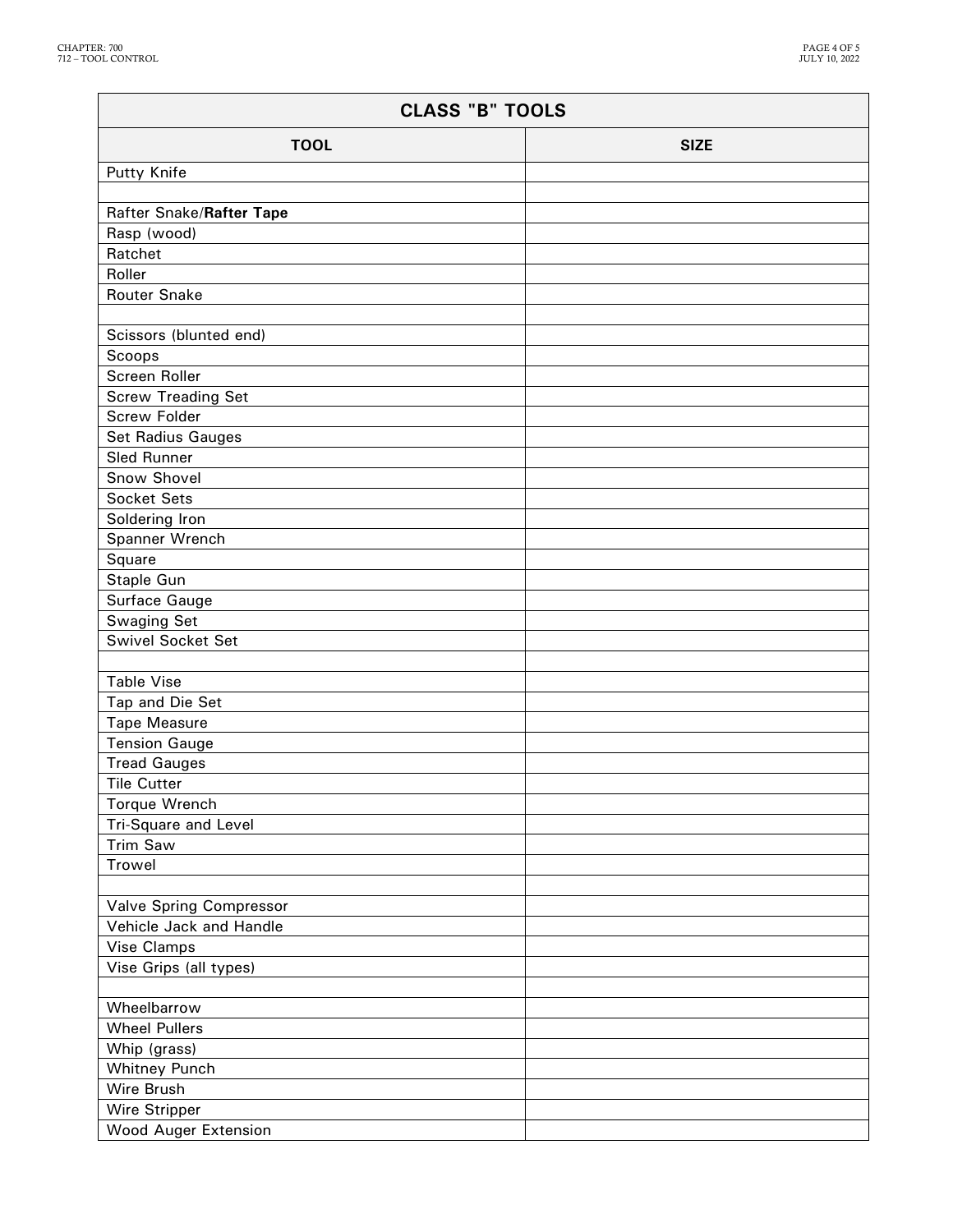| <b>CLASS "B" TOOLS</b> |               |  |
|------------------------|---------------|--|
| <b>TOOL</b>            | <b>SIZE</b>   |  |
| <b>Wood Mallet</b>     |               |  |
| <b>Wood Stripper</b>   |               |  |
| Wrench, Adjustable     | Less than 48" |  |
| Wrench, Pipe           | Less than 48" |  |
|                        |               |  |